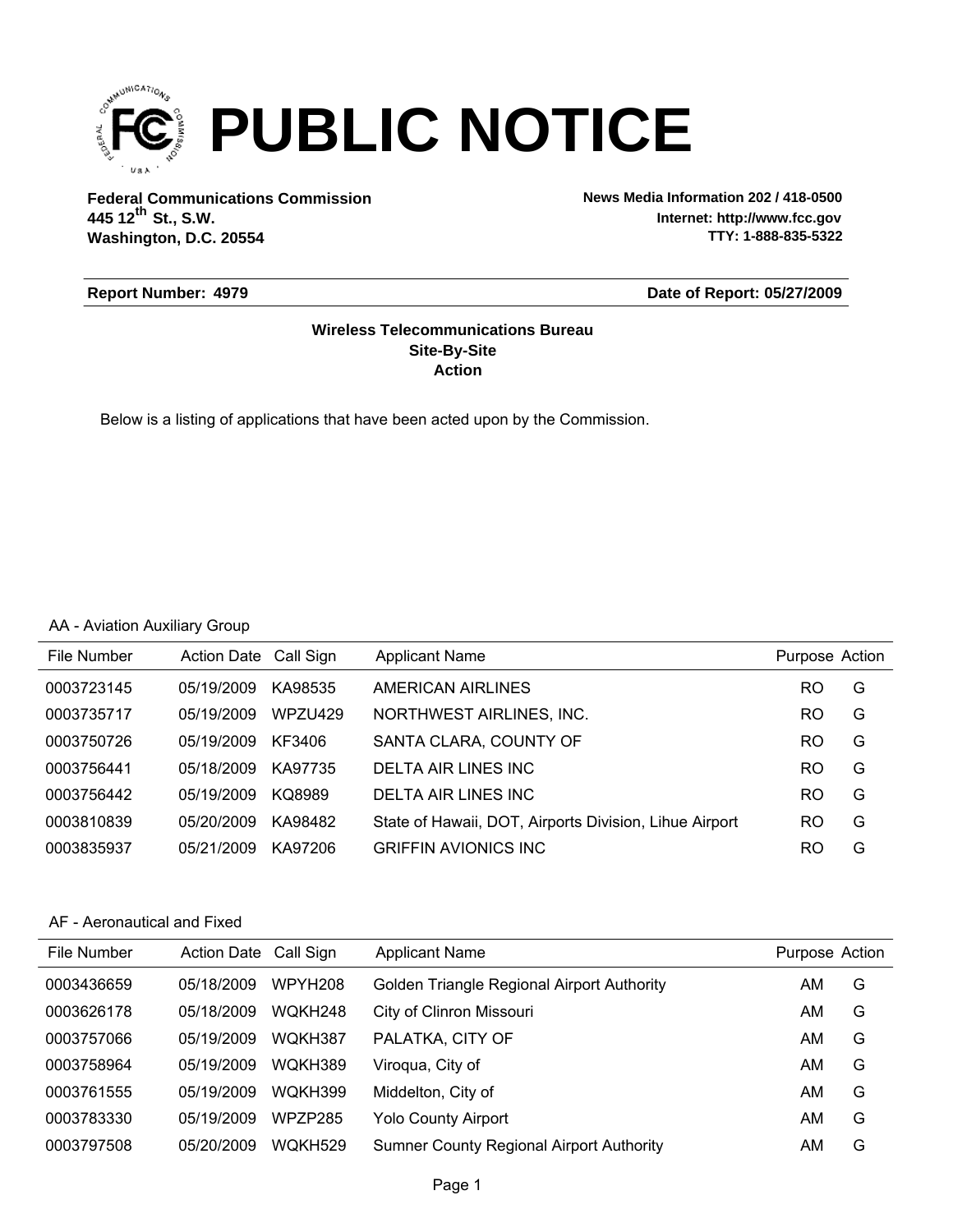### AF - Aeronautical and Fixed

| File Number | <b>Action Date</b> | Call Sign        | <b>Applicant Name</b>                                        | Purpose Action |   |
|-------------|--------------------|------------------|--------------------------------------------------------------|----------------|---|
| 0003825345  | 05/20/2009         |                  | Sparks Health System                                         | AM             | D |
| 0003842392  | 05/19/2009         | KUC <sub>5</sub> | Aviation Spectrum Resources Inc                              | CA             | G |
| 0003842844  | 05/20/2009         | WQY4             | Aviation Spectrum Resources Inc                              | CA             | G |
| 0003842845  | 05/20/2009         | WQGZ750          | Aviation Spectrum Resources, Inc.                            | CA             | G |
| 0003844609  | 05/20/2009         | KCW <sub>5</sub> | Aviation Spectrum Resources Inc                              | CA             | G |
| 0003844610  | 05/20/2009         | KRJ7             | Aviation Spectrum Resources Inc                              | CA             | G |
| 0003844611  | 05/20/2009         | KWQ9             | Aviation Spectrum Resources Inc                              | CA             | G |
| 0003844612  | 05/20/2009         | WMC4             | Aviation Spectrum Resources Inc                              | CA             | G |
| 0003844613  | 05/20/2009         | WSD4             | Aviation Spectrum Resources Inc                              | CA             | G |
| 0003844614  | 05/20/2009         | WWE2             | Aviation Spectrum Resources Inc                              | CA             | G |
| 0003844615  | 05/20/2009         | WQBY969          | Aviation Spectrum Resources Inc                              | CA             | G |
| 0003844616  | 05/20/2009         | WQGC807          | Aviation Spectrum Resources Inc                              | CA             | G |
| 0003844617  | 05/20/2009         | WQGC808          | Aviation Spectrum Resources Inc                              | CA             | G |
| 0003844618  | 05/20/2009         | WQGU576          | Aviation Spectrum Resources, Inc.                            | CA             | G |
| 0003846039  | 05/21/2009         | KBL3             | Aviation Spectrum Resources Inc                              | CA             | G |
| 0003846040  | 05/21/2009         | KPU7             | Aviation Spectrum Resources Inc                              | CA             | G |
| 0003846041  | 05/21/2009         | KQL6             | Aviation Spectrum Resources Inc                              | CA             | G |
| 0003846042  | 05/21/2009         | KXQ4             | Aviation Spectrum Resources Inc                              | CA             | G |
| 0003846043  | 05/21/2009         | WSO8             | Aviation Spectrum Resources Inc                              | CA             | G |
| 0003846044  | 05/21/2009         | WQGN934          | Aviation Spectrum Resources, Inc.                            | CA             | G |
| 0003846045  | 05/21/2009         | WQJI732          | Aviation Spectrum Resources, Inc.                            | CA             | G |
| 0003846678  | 05/22/2009         | KAS7             | Aviation Spectrum Resources Inc                              | CA             | G |
| 0003846679  | 05/22/2009         | WBX2             | Aviation Spectrum Resources Inc                              | CA             | G |
| 0003846680  | 05/22/2009         | WRA24            | Aviation Spectrum Resources Inc                              | CA             | G |
| 0003846681  | 05/22/2009         | WPSM637          | <b>Aviation Spectrum Resources Inc.</b>                      | CA             | G |
| 0003846682  | 05/22/2009         | WPSR763          | <b>Aviation Spectrum Resources Inc.</b>                      | CA             | G |
| 0003741747  | 05/18/2009         | WQKH259          | <b>Shelby County Commission</b>                              | <b>NE</b>      | G |
| 0003759890  | 05/19/2009         | WQKH390          | <b>CITY OF TULARE</b>                                        | <b>NE</b>      | G |
| 0003778118  | 05/19/2009         | WQKH403          | <b>Cleveland Municipal Airport</b>                           | <b>NE</b>      | G |
| 0003790241  | 05/20/2009         | WQKH479          | ITT Corporation, Advanced Engineering & Sciences Division NE |                | G |
| 0003791353  | 05/20/2009         | WQKH499          | ITT Corporation, Advanced Engineering & Sciences Division NE |                | G |
| 0003791368  | 05/20/2009         | WQKH501          | ITT Corporation, Advanced Engineering & Sciences Division NE |                | G |
| 0003791381  | 05/20/2009         | WQKH502          | ITT Corporation, Advanced Engineering & Sciences Division NE |                | G |
| 0003791406  | 05/20/2009         | WQKH503          | ITT Corporation, Advanced Engineering & Sciences Division NE |                | G |
| 0003791418  | 05/20/2009         | WQKH504          | ITT Corporation, Advanced Engineering & Sciences Division NE |                | G |
| 0003791773  | 05/20/2009         | WQKH508          | <b>Grand Canyon West Airport</b>                             | <b>NE</b>      | G |
| 0003792394  | 05/20/2009         | WQKH511          | El Dorado County - Placerville Airport                       | <b>NE</b>      | G |
| 0003797474  | 05/20/2009         | WQKH527          | Atlantic Aviation dba Aviation Contract Services Inc         | <b>NE</b>      | G |
| 0003800945  | 05/20/2009         | WQKH531          | <b>CITY OF HAMMOND</b>                                       | <b>NE</b>      | G |
| 0003825345  | 05/20/2009         |                  | Sparks Health System                                         | <b>NE</b>      | D |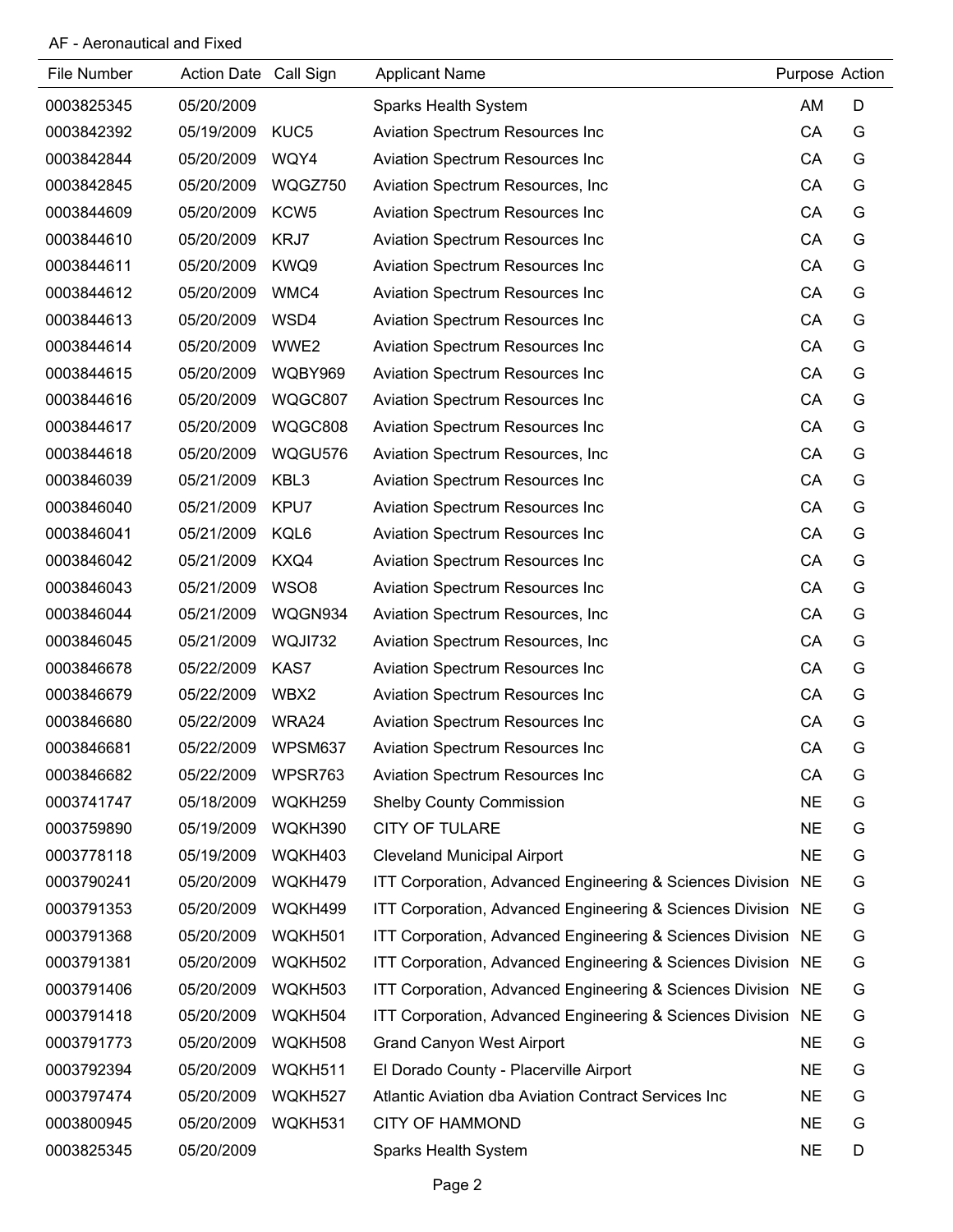### AF - Aeronautical and Fixed

| File Number | Action Date Call Sign |                | <b>Applicant Name</b>                      | Purpose Action |   |
|-------------|-----------------------|----------------|--------------------------------------------|----------------|---|
| 0003844338  | 05/20/2009            |                | <b>JOSEPH Y RESNICK AIRPORT</b>            | <b>NE</b>      | D |
| 0003682600  | 05/19/2009            | WNZ4           | FRIEDMAN MEMORIAL AIRPORT AUTHORITY        | RO.            | G |
| 0003770524  | 05/19/2009            | WRQ3           | MINNESOTA, STATE OF                        | <b>RO</b>      | G |
| 0003771601  | 05/19/2009            | WPZU433        | Perry-Houston County Airport Authority     | <b>RO</b>      | G |
| 0003772294  | 05/19/2009            | WQAH748        | ORANGE COUNTY AIRPORT                      | <b>RO</b>      | G |
| 0003775053  | 05/19/2009            | <b>WQAI952</b> | SANTA ROSA COUNTY FLORIDA                  | RO.            | G |
| 0003776178  | 05/20/2009            | WLZ5           | MENOMINEE, CITY OF                         | <b>RO</b>      | G |
| 0003776945  | 05/20/2009            | KZE8           | Jet South Inc                              | <b>RO</b>      | G |
| 0003777211  | 05/20/2009            | WOR4           | GILLESPIE, COUNTY OF                       | <b>RO</b>      | G |
| 0003779986  | 05/19/2009            | KWD48          | ALEXANDER CITY, CITY OF                    | <b>RO</b>      | G |
| 0003780683  | 05/19/2009            | WXS9           | UNION, COUNTY OF                           | <b>RO</b>      | G |
| 0003787865  | 05/20/2009            | WPZZ786        | <b>Flagler County Airport</b>              | <b>RO</b>      | G |
| 0003788610  | 05/20/2009            | KIQ4           | MINNESOTA, STATE OF                        | <b>RO</b>      | G |
| 0003788673  | 05/20/2009            | WPZT715        | <b>CITY OF HOLLISTER</b>                   | <b>RO</b>      | G |
| 0003788793  | 05/20/2009            | WQAB855        | MARSHALL COUNTY AIRPORT                    | <b>RO</b>      | G |
| 0003788889  | 05/20/2009            | WQAK985        | <b>City of Sulphur Springs</b>             | <b>RO</b>      | G |
| 0003794575  | 05/20/2009            | WQAB962        | Wharton, City of                           | RO.            | G |
| 0003795282  | 05/20/2009            | <b>WQAI400</b> | City of Seminole                           | RO.            | G |
| 0003797312  | 05/20/2009            | KHJ7           | <b>MACOMB AIRPORT AUTHORITY</b>            | RO.            | G |
| 0003800394  | 05/20/2009            | KQJ7           | FREEPORT, CITY OF                          | <b>RO</b>      | G |
| 0003802969  | 05/20/2009            | KPG5           | <b>GRAFTON MUNICIPAL AIRPORT AUTHORITY</b> | RO.            | G |
| 0003803642  | 05/20/2009            | KNW3           | SOMERSET PULASKI COUNTY AIRPORT BOARD      | <b>RO</b>      | G |
| 0003805529  | 05/20/2009            | WQAN446        | Minnesota, State of Office of Aeronautics  | <b>RO</b>      | G |
| 0003805740  | 05/20/2009            | WPZZ650        | Medicine Lodge, City of                    | <b>RO</b>      | G |
| 0003806560  | 05/20/2009            | WPZZ377        | City of Wilson                             | <b>RO</b>      | G |
| 0003810094  | 05/20/2009            | WMO4           | VIDALIA, CITY OF                           | <b>RO</b>      | G |
| 0003813664  | 05/20/2009            | WQAA467        | Port of Hood River                         | <b>RO</b>      | G |
| 0003835953  | 05/21/2009            | KA98350        | <b>GRIFFIN AVIONICS INC</b>                | <b>RO</b>      | G |
| 0003847927  | 05/23/2009            | WQAJ989        | <b>CESSNA AIRCRAFT COMPANY</b>             | <b>RO</b>      | G |

## AR - Aviation Radionavigation

| File Number | <b>Action Date</b> | Call Sign       | <b>Applicant Name</b>                  | Purpose Action |   |
|-------------|--------------------|-----------------|----------------------------------------|----------------|---|
| 0003692191  | 05/18/2009         | <b>WRLG2086</b> | SACRAMENTO, COUNTY OF                  | AM             | G |
| 0003792162  | 05/20/2009         | <b>WRLB3012</b> | State of Montana, Aeronautics Division | ΑM             | G |
| 0003794911  | 05/20/2009         | <b>WRLB3338</b> | City of Cincinnati                     | AM             | G |
| 0003797445  | 05/20/2009         | WQBU865         | <b>Joliet Regional Port District</b>   | MD             | G |
| 0003797466  | 05/20/2009         | WQBU867         | <b>Joliet Regional Port District</b>   | MD             | G |
| 0003376625  | 05/19/2009         | WOKH374         | Alaska Aviation Radio, Inc.            | <b>NE</b>      | G |
| 0003376635  | 05/19/2009         | WOKH381         | Alaska Aviation Radio, Inc.            | <b>NE</b>      | G |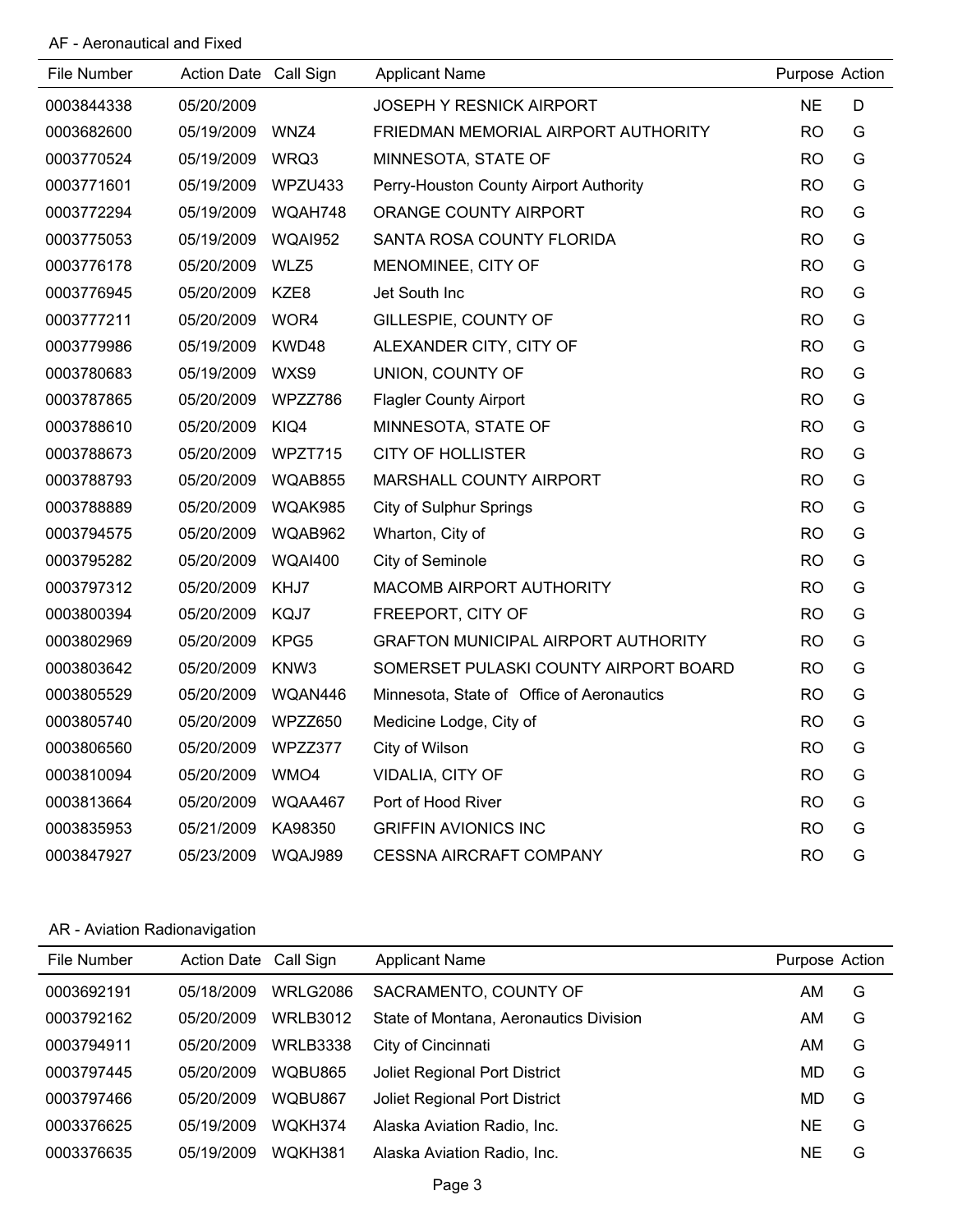## AR - Aviation Radionavigation

| File Number | Action Date Call Sign |                 | <b>Applicant Name</b>                                      | Purpose Action |   |
|-------------|-----------------------|-----------------|------------------------------------------------------------|----------------|---|
| 0003772017  | 05/18/2009            | WQKH250         | Philadelphia Municipal Airport<br>The City of Philadelphia | <b>NE</b>      | G |
| 0003779233  | 05/19/2009            | WQKH414         | City of Albertville, Alabama                               | <b>NE</b>      | G |
| 0003791110  | 05/20/2009            | WQKH482         | Sac City, City of                                          | <b>NE</b>      | G |
| 0003791888  | 05/20/2009            | WQKH510         | City of Atlanta (Municipality)                             | <b>NE</b>      | G |
| 0003794244  | 05/20/2009            | WQKH512         | Ada, City of                                               | <b>NE</b>      | G |
| 0003717402  | 05/19/2009            | <b>WRLB2279</b> | VICKSBURG TALLULAH DISTRICT AIRPORT BOARD                  | <b>RO</b>      | G |
| 0003740944  | 05/19/2009            | <b>WRLO2047</b> | Michigan, State of                                         | <b>RO</b>      | G |
| 0003749893  | 05/20/2009            | WQAA698         | Castrovlle, City of                                        | <b>RO</b>      | G |
| 0003765715  | 05/19/2009            | <b>WRLO2039</b> | LUMBERTON, CITY OF                                         | <b>RO</b>      | G |
| 0003771830  | 05/19/2009            | <b>WRNV2058</b> | MICHIGAN, STATE OF                                         | <b>RO</b>      | G |
| 0003773818  | 05/19/2009            | <b>WRLB2828</b> | <b>GRIFFIN, CITY OF</b>                                    | <b>RO</b>      | G |
| 0003777152  | 05/19/2009            | <b>WRNV2020</b> | <b>HOUSTON SOUTHWEST AIRPORT</b>                           | <b>RO</b>      | G |
| 0003785415  | 05/19/2009            | <b>WRLB2713</b> | Hill-Rom, Inc.                                             | <b>RO</b>      | G |
| 0003786291  | 05/19/2009            | <b>WRLL2089</b> | FAYETTEVILLE LINCOLN CNTY REGL ARPT AUTH                   | <b>RO</b>      | G |
| 0003787006  | 05/20/2009            | <b>WRLB2462</b> | State of Montana, Aeronautics Division                     | <b>RO</b>      | G |
| 0003787007  | 05/20/2009            | <b>WRLB2853</b> | State of Montana, Aeronautics Division                     | <b>RO</b>      | G |
| 0003787074  | 05/20/2009            | <b>WRLB2070</b> | City of Raton                                              | <b>RO</b>      | G |
| 0003789252  | 05/20/2009            | <b>WRLB2136</b> | NEBRASKA, STATE OF                                         | <b>RO</b>      | G |
| 0003789285  | 05/20/2009            | <b>WRLB2225</b> | NEBRASKA STATE OF                                          | <b>RO</b>      | G |
| 0003791076  | 05/20/2009            | <b>WRLB3311</b> | Commonwealth of Virginia Dept of Aviation                  | <b>RO</b>      | G |
| 0003791077  | 05/20/2009            | <b>WRNV2054</b> | Commonwealth of Virginia Dept of Aviation                  | <b>RO</b>      | G |
| 0003791965  | 05/20/2009            | <b>WRLB2008</b> | Fort Scott Police Department                               | <b>RO</b>      | G |
| 0003793907  | 05/20/2009            | <b>WRLG2084</b> | <b>GRENADA, CITY OF</b>                                    | <b>RO</b>      | G |
| 0003793961  | 05/20/2009            | <b>WRLL2210</b> | <b>GRENADA, CITY OF</b>                                    | <b>RO</b>      | G |
| 0003794025  | 05/20/2009            | <b>WRNV2160</b> | <b>GRENADA, CITY OF</b>                                    | <b>RO</b>      | G |
| 0003794833  | 05/20/2009            | <b>WRLB2380</b> | LEESBURG, CITY OF                                          | <b>RO</b>      | G |
| 0003797596  | 05/20/2009            | <b>WRLG2156</b> | ST MARY PARISH GOVERNMENT                                  | <b>RO</b>      | G |
| 0003802879  | 05/20/2009            | <b>WRLB2973</b> | MESQUITE, CITY OF                                          | <b>RO</b>      | G |
| 0003810726  | 05/20/2009            | <b>WRLB2737</b> | PAULS VALLEY, CITY OF                                      | <b>RO</b>      | G |
| 0003811757  | 05/20/2009            | <b>WRLB2613</b> | SPRINGHILL, CITY OF                                        | <b>RO</b>      | G |
| 0003811762  | 05/20/2009            | <b>WRLB2000</b> | Morganton Lenoir Airport                                   | <b>RO</b>      | G |
| 0003819816  | 05/20/2009            | <b>WRLB2131</b> | LEWISBURG, CITY OF                                         | <b>RO</b>      | G |
| 0003836088  | 05/21/2009            | <b>WRLT2009</b> | <b>GRIFFIN AVIONICS INC</b>                                | <b>RO</b>      | G |

#### AS - Aural Studio Transmitter Link

| File Number | Action Date Call Sign |         | <b>Applicant Name</b>               | Purpose Action |   |
|-------------|-----------------------|---------|-------------------------------------|----------------|---|
| 0003815311  | 05/19/2009            | WOKH373 | BLUEWATER BROADCASTING COMPANY. LLC | AM.            | G |
| 0003815710  | 05/18/2009            | WOKH241 | SPOKANE PUBLIC RADIO, INC.          | AM.            | G |
| 0003815729  | 05/18/2009            | WQKH242 | SPOKANE PUBLIC RADIO, INC.          | AM.            | G |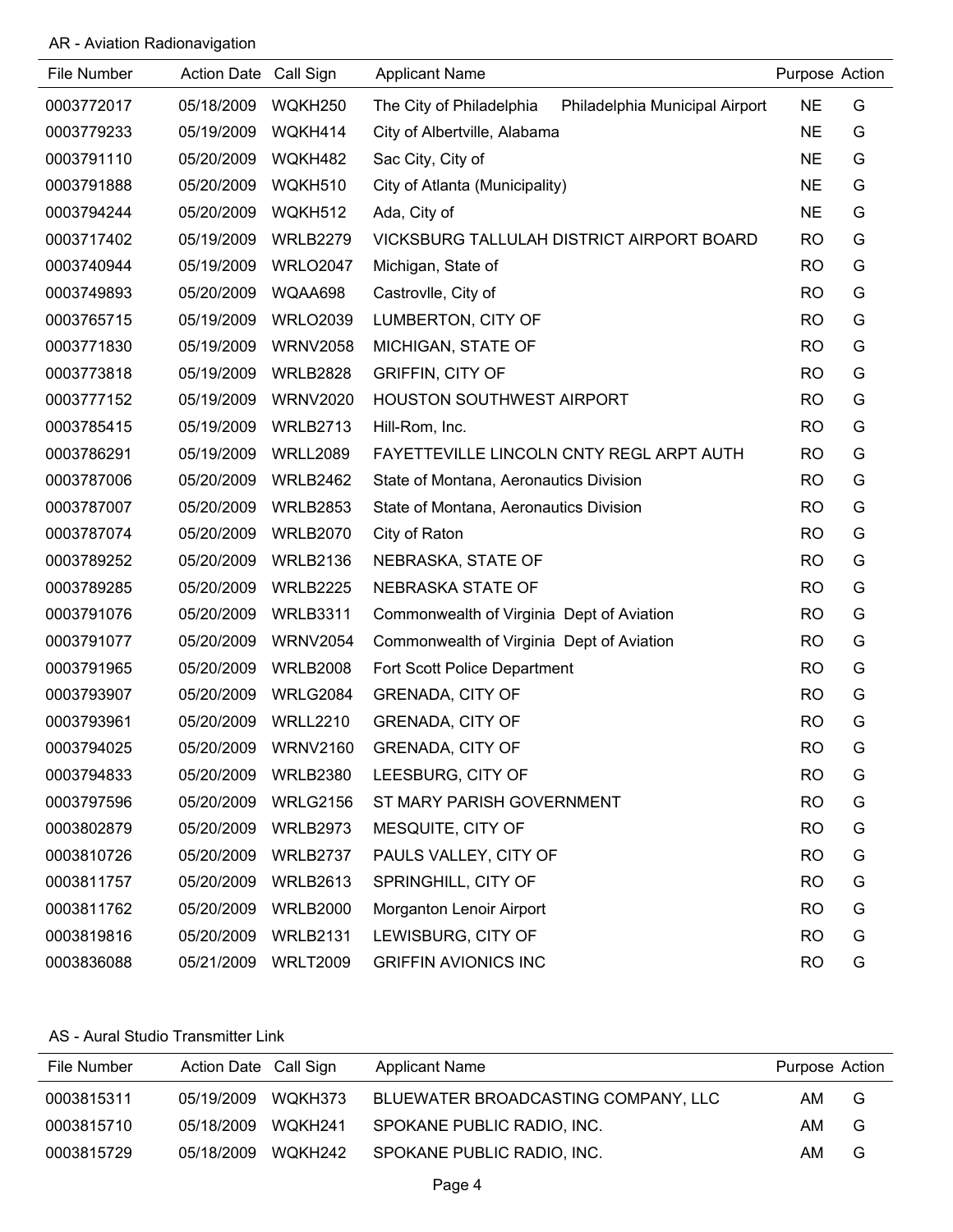### AS - Aural Studio Transmitter Link

| File Number | Action Date Call Sign |               | <b>Applicant Name</b>                             | Purpose Action |   |
|-------------|-----------------------|---------------|---------------------------------------------------|----------------|---|
| 0003844244  | 05/20/2009            | KUQ58         | AMERICAN PUBLIC MEDIA GROUP                       | CA             | G |
| 0003845817  | 05/21/2009            | WQAN727       | EDUCATIONAL MEDIA FOUNDATION                      | CA             | G |
| 0003582311  | 05/20/2009            | <b>WCX467</b> | BACKYARD BROADCASTING MISSISSIPPI LICENSEE, LL MD |                | D |
| 0003820435  | 05/18/2009            | <b>WME650</b> | MINNESOTA PUBLIC RADIO                            | MD             | G |
| 0003822710  | 05/19/2009            | WQHA574       | DR PEPPER PEPSI-COLA BOTTLING COMPANY OF DYEI MD  |                | G |
| 0003822722  | 05/19/2009            | <b>WME796</b> | DR PEPPER PEPSI-COLA BOTTLING COMPANY OF DYEI MD  |                | G |
| 0003824620  | 05/19/2009            | <b>WHY249</b> | HUMBOLDT STATE UNIVERSITY                         | <b>MD</b>      | G |
| 0003826164  | 05/18/2009            | WPJA695       | CITICASTERS LICENSES, INC.                        | <b>MD</b>      | G |
| 0003828103  | 05/19/2009            | <b>WMU758</b> | NEW HAMPSHIRE PUBLIC RADIO, INCORPORATED          | <b>MD</b>      | G |
| 0003834519  | 05/22/2009            | <b>WLJ729</b> | QANTUM OF FLORENCE LICENSE COMPANY, LLC           | <b>MD</b>      | G |
| 0003834530  | 05/22/2009            | <b>WLE725</b> | QANTUM OF FLORENCE LICENSE COMPANY, LLC           | <b>MD</b>      | G |
| 0003834538  | 05/22/2009 WLI220     |               | QANTUM OF FLORENCE LICENSE COMPANY, LLC           | <b>MD</b>      | G |
| 0003834540  | 05/22/2009            | <b>WLL253</b> | QANTUM OF FLORENCE LICENSE COMPANY, LLC           | <b>MD</b>      | G |
| 0003836546  | 05/21/2009            | WPNL397       | STEPHENS MEDIA GROUP - ROCHESTER, LLC             | <b>MD</b>      | G |
| 0003818516  | 05/18/2009            | WQKH236       | PICKLE HILL PUBLIC BROADCASTING, INC.             | <b>NE</b>      | G |
| 0003822185  | 05/19/2009            |               | <b>BUCKALEW MEDIA, INC.</b>                       | <b>NE</b>      | D |
| 0003822253  | 05/18/2009            | WQKH254       | AMERICAN MEDIA INVESTMENTS INC.                   | <b>NE</b>      | G |
| 0003822724  | 05/19/2009            | WQKH364       | DR PEPPER PEPSI-COLA BOTTLING COMPANY OF DYEI NE  |                | G |
| 0003824763  | 05/19/2009            | WQKH386       | MONARCH BROADCASTING, INC.                        | <b>NE</b>      | G |
| 0003830525  | 05/20/2009            | WQKH520       | PMJ COMMUNICATIONS, INC.                          | <b>NE</b>      | G |
| 0003830538  | 05/20/2009            | WQKH523       | PRG LLC                                           | <b>NE</b>      | G |
| 0003830550  | 05/20/2009            | WQKH528       | <b>PRG LLC</b>                                    | <b>NE</b>      | G |
| 0003830881  | 05/20/2009            | WQKH534       | WHITE PARK BROADCASTING, INC.                     | <b>NE</b>      | G |
| 0003831204  | 05/20/2009            | WQKH518       | NORTHEAST COMMUNICATIONS CORPORATION              | <b>NE</b>      | G |
| 0003834095  | 05/22/2009            | WQKH690       | WEST CENTRAL MICHIGAN MEDIA MINISTRIES            | <b>NE</b>      | G |
| 0003834571  | 05/22/2009            | WQKH692       | QANTUM OF FLORENCE LICENSE COMPANY, LLC           | <b>NE</b>      | G |

# CD - Paging and Radiotelephone

| File Number | Action Date Call Sign | Applicant Name | Purpose Action |  |
|-------------|-----------------------|----------------|----------------|--|
| 0003792798  | 05/19/2009 KEC737     | Adams, David M | RM             |  |

## CF - Common Carrier Fixed Point to Point Microwave

| File Number | Action Date Call Sign |         | <b>Applicant Name</b>                    | Purpose Action |   |
|-------------|-----------------------|---------|------------------------------------------|----------------|---|
| 0003752101  | 05/19/2009            | WLL665  | <b>Great Western Communications, LLC</b> | AM             | G |
| 0003752133  | 05/19/2009            | WLL666  | <b>Great Western Communications, LLC</b> | AM             | G |
| 0003756715  | 05/18/2009            | WOKH246 | Royal Street BTA 262, LLC                | AM             | G |
| 0003764207  | 05/19/2009            | WOKH331 | Conterra Ultra Broadband, LLC            | AM             | G |
| 0003764277  | 05/19/2009            | WOKH332 | Conterra Ultra Broadband, LLC            | AM             | G |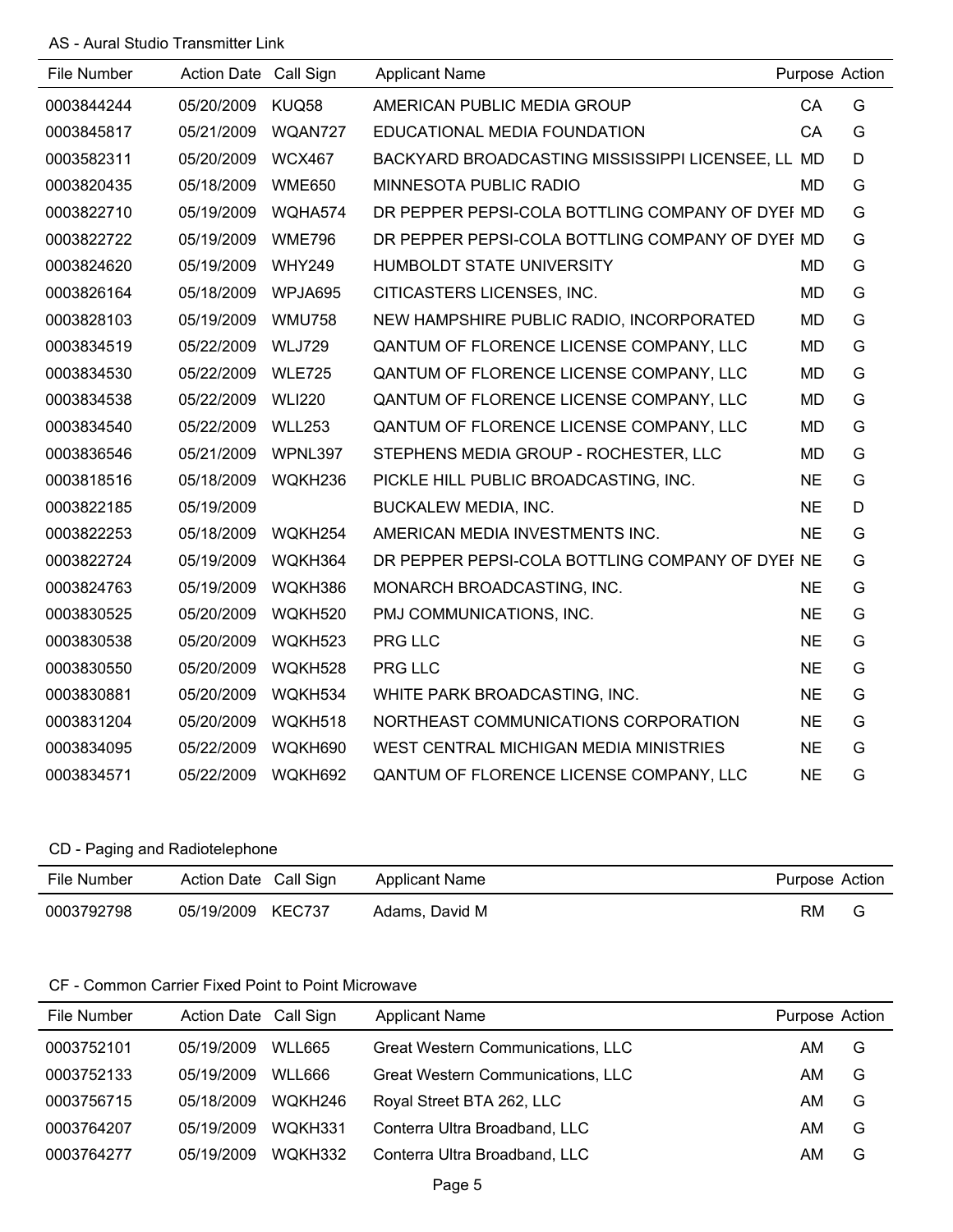### CF - Common Carrier Fixed Point to Point Microwave

| File Number | Action Date Call Sign |               | <b>Applicant Name</b>                            | Purpose Action |   |
|-------------|-----------------------|---------------|--------------------------------------------------|----------------|---|
| 0003795713  | 05/19/2009            | WQEM313       | <b>Towerstream Corp</b>                          | AM             | G |
| 0003799926  | 05/19/2009            | WQEM679       | <b>Towerstream Corp</b>                          | AM             | G |
| 0003799938  | 05/19/2009            | WQEM733       | <b>Towerstream Corp</b>                          | AM             | G |
| 0003800039  | 05/19/2009            | WQKH345       | <b>Towerstream Corp</b>                          | AM             | G |
| 0003800040  | 05/19/2009            | WQKH346       | <b>Towerstream Corp</b>                          | AM             | G |
| 0003823709  | 05/19/2009            |               | TELECOM TRANSPORT MANAGEMENT, INC.               | AM             | D |
| 0003841933  | 05/19/2009            | <b>WLB643</b> | WEST CENTRAL TELEPHONE ASSOCIATION               | CA             | G |
| 0003841934  | 05/19/2009            | <b>WLB644</b> | WEST CENTRAL TELEPHONE ASSOCIATION               | CA             | G |
| 0003841936  | 05/19/2009            | WQIG576       | Cellco Partnership                               | CA             | G |
| 0003844257  | 05/20/2009            | WQJE666       | Royal Street BTA 262, LLC                        | CA             | G |
| 0003844258  | 05/20/2009            | WQJE669       | Royal Street BTA 262, LLC                        | CA             | G |
| 0003844962  | 05/20/2009            | <b>WMN401</b> | NEW CINGULAR WIRELESS PCS, LLC                   | CA             | G |
| 0003845566  | 05/21/2009            | <b>WML621</b> | <b>AT&amp;T Mobility Texas LLC</b>               | CA             | G |
| 0003845567  | 05/21/2009            | <b>WML622</b> | <b>AT&amp;T Mobility Texas LLC</b>               | CA             | G |
| 0003845787  | 05/21/2009            | WQIB379       | <b>T-MOBILE LICENSE LLC</b>                      | CA             | G |
| 0003845792  | 05/21/2009            | WQIB378       | <b>T-MOBILE LICENSE LLC</b>                      | CA             | G |
| 0003845796  | 05/21/2009            | WQIA676       | <b>T-MOBILE LICENSE LLC</b>                      | CA             | G |
| 0003845876  | 05/21/2009            | WPOS982       | Cellco Partnership                               | CA             | G |
| 0003846060  | 05/21/2009            | WPOS892       | ID Holding, LLC                                  | CA             | G |
| 0003846402  | 05/21/2009            | <b>WLC318</b> | Cellco Partnership                               | CA             | G |
| 0003846409  | 05/21/2009            | <b>WLC317</b> | Cellco Partnership                               | CA             | G |
| 0003846428  | 05/21/2009            | <b>WLM488</b> | Cellco Partnership                               | CA             | G |
| 0003846452  | 05/21/2009            | <b>WMR924</b> | Cellco Partnership                               | CA             | G |
| 0003846881  | 05/22/2009            | KEM34         | <b>MCImetro Access Transmission Services LLC</b> | CA             | G |
| 0003848101  | 05/23/2009            | <b>WMM434</b> | Alltel Communications, LLC                       | CA             | G |
| 0003661370  | 05/20/2009            | WQJE338       | Telecom Transport Management, Inc.               | <b>MD</b>      | G |
| 0003787861  | 05/20/2009            | <b>WMW420</b> | LEWISTON CELLTELCO PARTNERSHIP                   | <b>MD</b>      | G |
| 0003787903  | 05/20/2009            | <b>WLV922</b> | LEWISTON CELLTELCO PARTNERSHIP                   | MD             | G |
| 0003797134  | 05/19/2009            | <b>WHO385</b> | UNITED TELEPHONE COMPANY OF THE NORTHWEST        | <b>MD</b>      | G |
| 0003797139  | 05/19/2009            | <b>WHS990</b> | UNITED TELEPHONE COMPANY OF THE NORTHWEST        | MD             | G |
| 0003797469  | 05/19/2009            | WQFY547       | Conterra Ultra Broadband, LLC                    | <b>MD</b>      | G |
| 0003797479  | 05/19/2009            | WQFY539       | Conterra Ultra Broadband, LLC                    | MD             | G |
| 0003797482  | 05/19/2009            | WQFY538       | Conterra Ultra Broadband, LLC                    | MD             | G |
| 0003797485  | 05/19/2009            | WQFY532       | Conterra Ultra Broadband, LLC                    | <b>MD</b>      | G |
| 0003798215  | 05/19/2009            | WQJU286       | airBand Communications, Inc.                     | <b>MD</b>      | G |
| 0003798216  | 05/19/2009            | WQFX386       | airBand Communications, Inc.                     | <b>MD</b>      | G |
| 0003798218  | 05/19/2009            | WQIC876       | AirBand Communications, Inc.                     | MD             | G |
| 0003798494  | 05/19/2009            | WPXF205       | T-MOBILE LICENSE, LLC                            | <b>MD</b>      | G |
| 0003798495  | 05/19/2009            | WPXF207       | T-MOBILE LICENSE, LLC                            | MD             | G |
| 0003798496  | 05/19/2009            | WPXF209       | T-MOBILE LICENSE, LLC                            | <b>MD</b>      | G |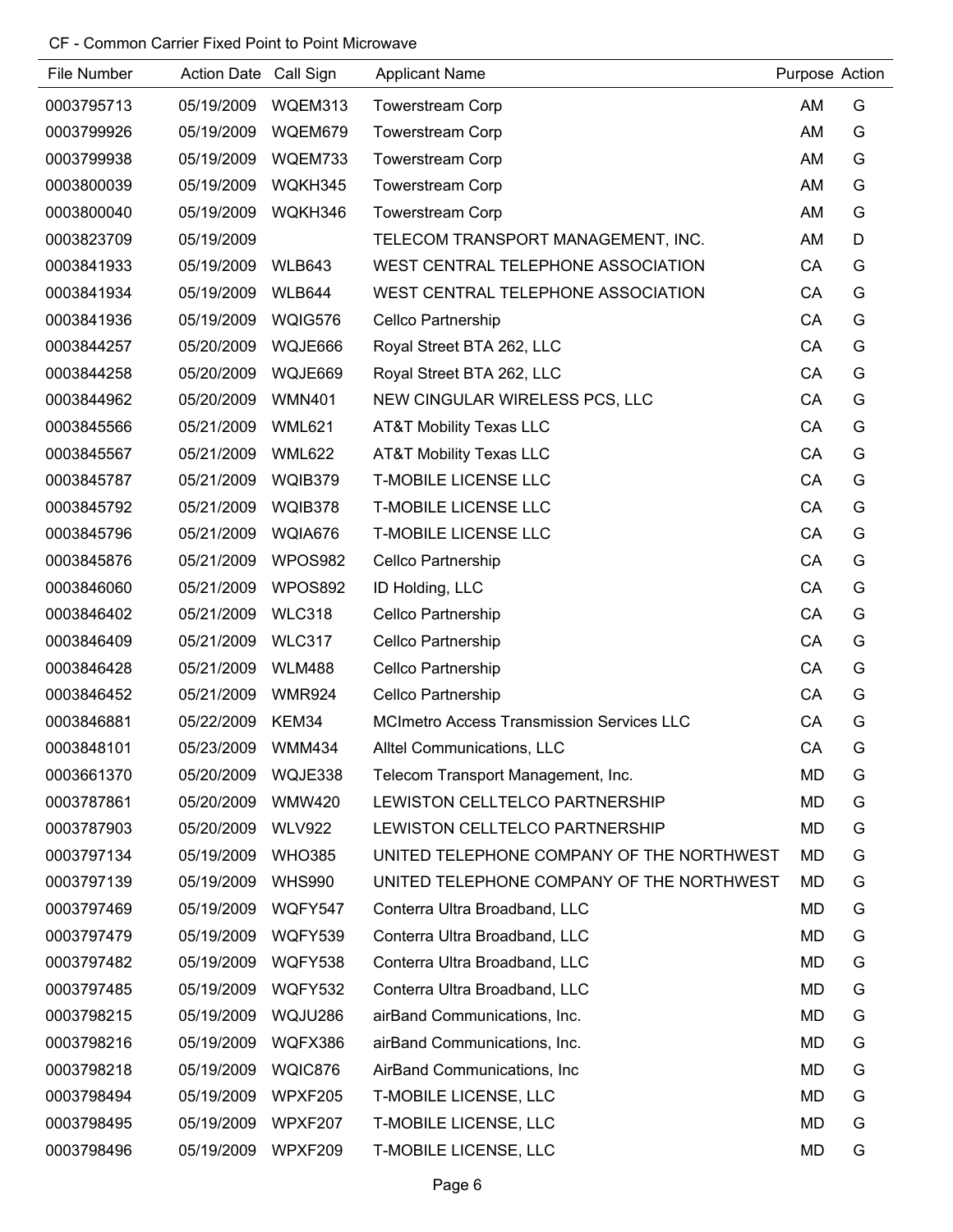### CF - Common Carrier Fixed Point to Point Microwave

| File Number | Action Date Call Sign |               | <b>Applicant Name</b>                                       |           | Purpose Action |
|-------------|-----------------------|---------------|-------------------------------------------------------------|-----------|----------------|
| 0003798497  | 05/19/2009            | WPXF210       | T-MOBILE LICENSE, LLC                                       | <b>MD</b> | G              |
| 0003798498  | 05/19/2009            | WQJI241       | T-MOBILE LICENSE, LLC                                       | <b>MD</b> | G              |
| 0003799933  | 05/19/2009            | WQHT258       | USCOC OF GREATER MISSOURI, LLC                              | MD        | G              |
| 0003799943  | 05/19/2009            | WQHK875       | CenturyTel Broadband Services, LLC                          | MD        | G              |
| 0003800333  | 05/19/2009            | WQJD951       | NEW CINGULAR WIRELESS PCS, LLC                              | MD        | G              |
| 0003800351  | 05/19/2009            | WPUP637       | NEW CINGULAR WIRELESS PCS, LLC                              | MD        | G              |
| 0003800569  | 05/19/2009            | <b>WMG765</b> | NORTH CAROLINA RSA #4, INC.                                 | MD        | G              |
| 0003800970  | 05/19/2009            | WPJA717       | ALLTEL Communications of the Southwest Limited Partnersh MD |           | G              |
| 0003800973  | 05/19/2009            | <b>WLC715</b> | ALLTEL Communications of the Southwest Limited Partnersh MD |           | G              |
| 0003802877  | 05/19/2009            | WQBM884       | YAKIMA MSA LIMITED PARTNERSHIP                              | MD        | G              |
| 0003802880  | 05/19/2009            | WPXS562       | YAKIMA MSA LIMITED PARTNERSHIP                              | MD        | G              |
| 0003802882  | 05/19/2009            | <b>WMQ540</b> | NEW CINGULAR WIRELESS PCS, LLC                              | <b>MD</b> | G              |
| 0003802941  | 05/19/2009            | WQCK826       | New Cingular Wireless PCS, LLC                              | <b>MD</b> | G              |
| 0003803054  | 05/19/2009            | WPQP548       | USCOC NEBRASKA/KANSAS, LLC                                  | MD        | G              |
| 0003804143  | 05/19/2009            | <b>WMG844</b> | WWC Holding Co., Inc.                                       | MD        | G              |
| 0003823420  | 05/19/2009            | WQJT405       | Nextera Wireless, LLC                                       | <b>MD</b> | D              |
| 0003798499  | 05/19/2009            | WQKH341       | T-MOBILE LICENSE, LLC                                       | <b>NE</b> | G              |
| 0003798500  | 05/19/2009            | WQKH342       | T-MOBILE LICENSE, LLC                                       | <b>NE</b> | G              |
| 0003799928  | 05/19/2009            | WQKH336       | <b>USCOC of Greater Missouri, LLC</b>                       | <b>NE</b> | G              |
| 0003799942  | 05/19/2009            | WQKH315       | CenturyTel Broadband Services, LLC                          | <b>NE</b> | G              |
| 0003800038  | 05/19/2009            | WQKH317       | <b>Towerstream Corp</b>                                     | <b>NE</b> | G              |
| 0003800041  | 05/19/2009            | WQKH318       | <b>Towerstream Corp</b>                                     | <b>NE</b> | G              |
| 0003800043  | 05/19/2009            | WQKH319       | <b>Towerstream Corp</b>                                     | <b>NE</b> | G              |
| 0003800400  | 05/19/2009            | WQKH339       | NEW CINGULAR WIRELESS PCS, LLC                              | <b>NE</b> | G              |
| 0003800424  | 05/19/2009            | WQKH340       | NEW CINGULAR WIRELESS PCS, LLC                              | <b>NE</b> | G              |
| 0003800549  | 05/19/2009            | WQKH334       | NORTH CAROLINA RSA #4, INC.                                 | <b>NE</b> | G              |
| 0003803008  | 05/19/2009            | WQKH335       | USCOC NEBRASKA/KANSAS, LLC                                  | <b>NE</b> | G              |
| 0003822671  | 05/19/2009            |               | STELERA WIRELESS, LLC                                       | <b>NE</b> | D              |
| 0003823381  | 05/19/2009            |               | Nextera Wireless, LLC                                       | <b>NE</b> | D              |
| 0003823400  | 05/19/2009            |               | Nextera Wireless, LLC                                       | <b>NE</b> | D              |
| 0003823418  | 05/19/2009            |               | Nextera Wireless, LLC                                       | <b>NE</b> | D              |
| 0003823709  | 05/19/2009            |               | TELECOM TRANSPORT MANAGEMENT, INC.                          | <b>NE</b> | D              |
| 0003799362  | 05/19/2009            | WPOS850       | South Central Communications, Inc.                          | <b>RO</b> | G              |
| 0003801509  | 05/19/2009            | WPNN597       | Omnipoint NY MTA License, LLC                               | <b>RO</b> | G              |
| 0003801510  | 05/19/2009            | WPNN598       | Omnipoint NY MTA License, LLC                               | <b>RO</b> | G              |
| 0003801511  | 05/19/2009            | WPOQ805       | Omnipoint NY MTA License, LLC                               | <b>RO</b> | G              |
| 0003801512  | 05/19/2009            | WPOQ806       | Omnipoint NY MTA License, LLC                               | <b>RO</b> | G              |
| 0003801513  | 05/19/2009            | WPOS875       | Omnipoint NY MTA License, LLC                               | <b>RO</b> | G              |
| 0003801514  | 05/19/2009            | WPOS876       | Omnipoint NY MTA License, LLC                               | <b>RO</b> | G              |
| 0003801515  | 05/19/2009            | WPOS903       | Omnipoint NY MTA License, LLC                               | <b>RO</b> | G              |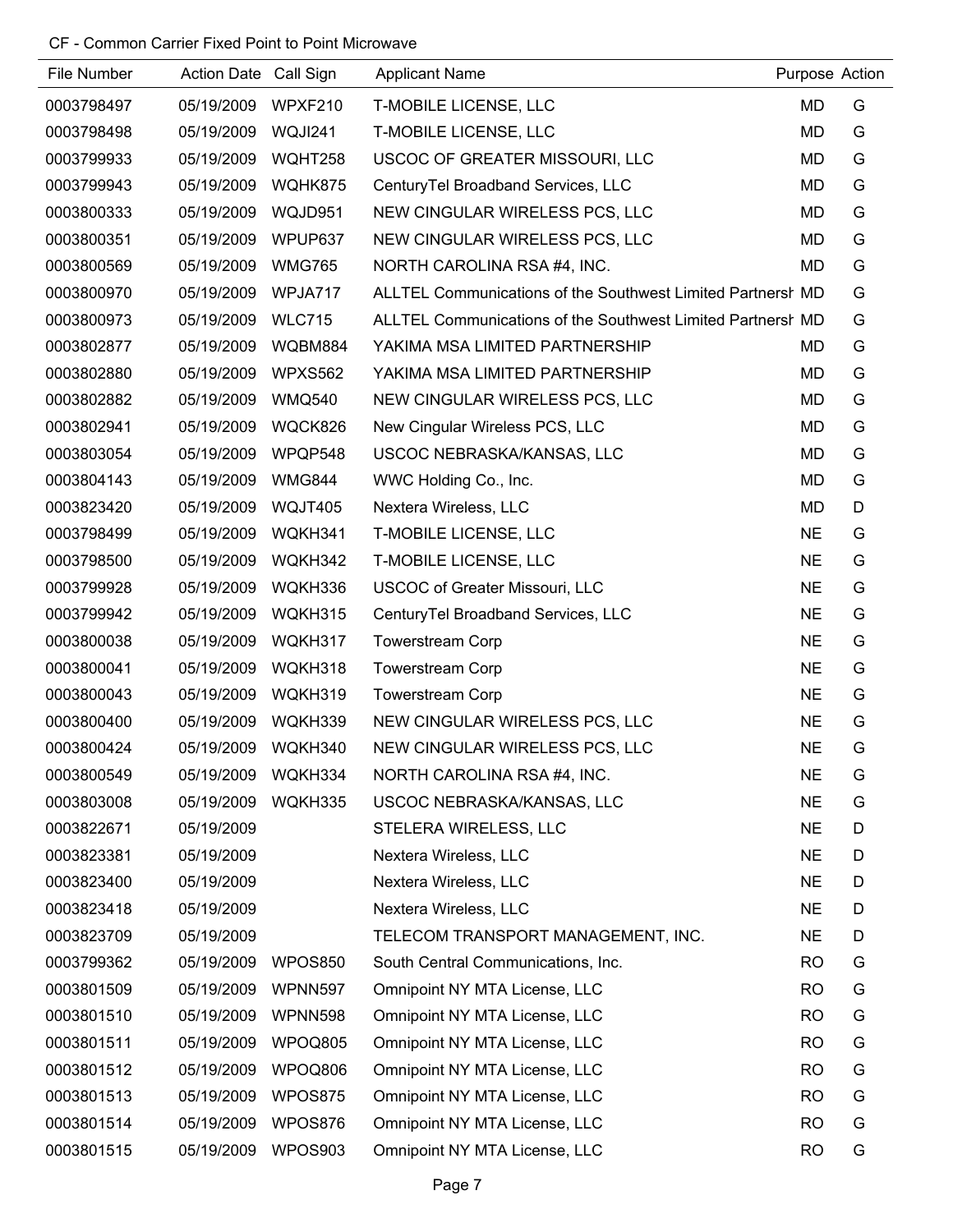### CF - Common Carrier Fixed Point to Point Microwave

| File Number | <b>Action Date</b> | Call Sign           | <b>Applicant Name</b>         | Purpose Action |   |
|-------------|--------------------|---------------------|-------------------------------|----------------|---|
| 0003801516  | 05/19/2009         | WPOS904             | Omnipoint NY MTA License, LLC | <b>RO</b>      | G |
| 0003801517  | 05/19/2009         | WPOS958             | Omnipoint NY MTA License, LLC | <b>RO</b>      | G |
| 0003801518  | 05/19/2009         | WPOT974             | Omnipoint NY MTA License, LLC | <b>RO</b>      | G |
| 0003801519  | 05/19/2009         | WPOT975             | Omnipoint NY MTA License, LLC | <b>RO</b>      | G |
| 0003801520  | 05/19/2009         | WPOU <sub>559</sub> | Omnipoint NY MTA License, LLC | <b>RO</b>      | G |
| 0003801521  | 05/19/2009         | WPOU560             | Omnipoint NY MTA License, LLC | <b>RO</b>      | G |
| 0003801522  | 05/19/2009         | WPOU561             | Omnipoint NY MTA License, LLC | <b>RO</b>      | G |
| 0003801523  | 05/19/2009         | WPOU710             | Omnipoint NY MTA License, LLC | <b>RO</b>      | G |
| 0003801524  | 05/19/2009         | WPOU711             | Omnipoint NY MTA License, LLC | <b>RO</b>      | G |
| 0003801525  | 05/19/2009         | WPOS874             | Omnipoint NY MTA License, LLC | <b>RO</b>      | G |
| 0003801526  | 05/19/2009         | WPOL683             | Omnipoint NY MTA License, LLC | <b>RO</b>      | G |
| 0003801527  | 05/19/2009         | WPOL684             | Omnipoint NY MTA License, LLC | <b>RO</b>      | G |
| 0003801528  | 05/19/2009         | WPOL850             | Omnipoint NY MTA License, LLC | <b>RO</b>      | G |
| 0003801529  | 05/19/2009         | WPOL851             | Omnipoint NY MTA License, LLC | <b>RO</b>      | G |
| 0003801530  | 05/19/2009         | WPOL852             | Omnipoint NY MTA License, LLC | <b>RO</b>      | G |
| 0003801531  | 05/19/2009         | WPOL888             | Omnipoint NY MTA License, LLC | <b>RO</b>      | G |
| 0003801532  | 05/19/2009         | WPOL889             | Omnipoint NY MTA License, LLC | <b>RO</b>      | G |

## CL - Cellular

| File Number | Action Date Call Sign |         | <b>Applicant Name</b>      | Purpose Action |   |
|-------------|-----------------------|---------|----------------------------|----------------|---|
| 0003653799  | 05/23/2009            | KNKQ383 | WWC HOLDING CO., INC.      | AM.            | D |
| 0003652460  | 05/22/2009            | KNKN736 | Alltel Communications, LLC | WD             | W |

# GS - Private Carrier Paging, 929-930 MHz

| File Number | Action Date Call Sign | <b>Applicant Name</b> | Purpose Action |  |
|-------------|-----------------------|-----------------------|----------------|--|
| 0003841028  | 05/20/2009 WQKH457    | QR3 SECURITY, INC.    | NE.            |  |

### GX - SMR, 806-821/851-866 MHz, Conventional

| File Number | Action Date Call Sign |         | <b>Applicant Name</b>           | Purpose Action |   |
|-------------|-----------------------|---------|---------------------------------|----------------|---|
| 0003844356  | 05/20/2009            | WPHP941 | NEXTEL LICENSE HOLDINGS 4, INC. | CА             | G |
| 0003846686  | 05/22/2009            | WQEN219 | Nextel of California, Inc.      | СA             | G |
| 0003846687  | 05/22/2009            | WPFU354 | Nextel of California , Inc.     | CА             | G |
| 0003847942  | 05/23/2009            | WNMY750 | NEXTEL LICENSE HOLDINGS 1, INC. | CА             | G |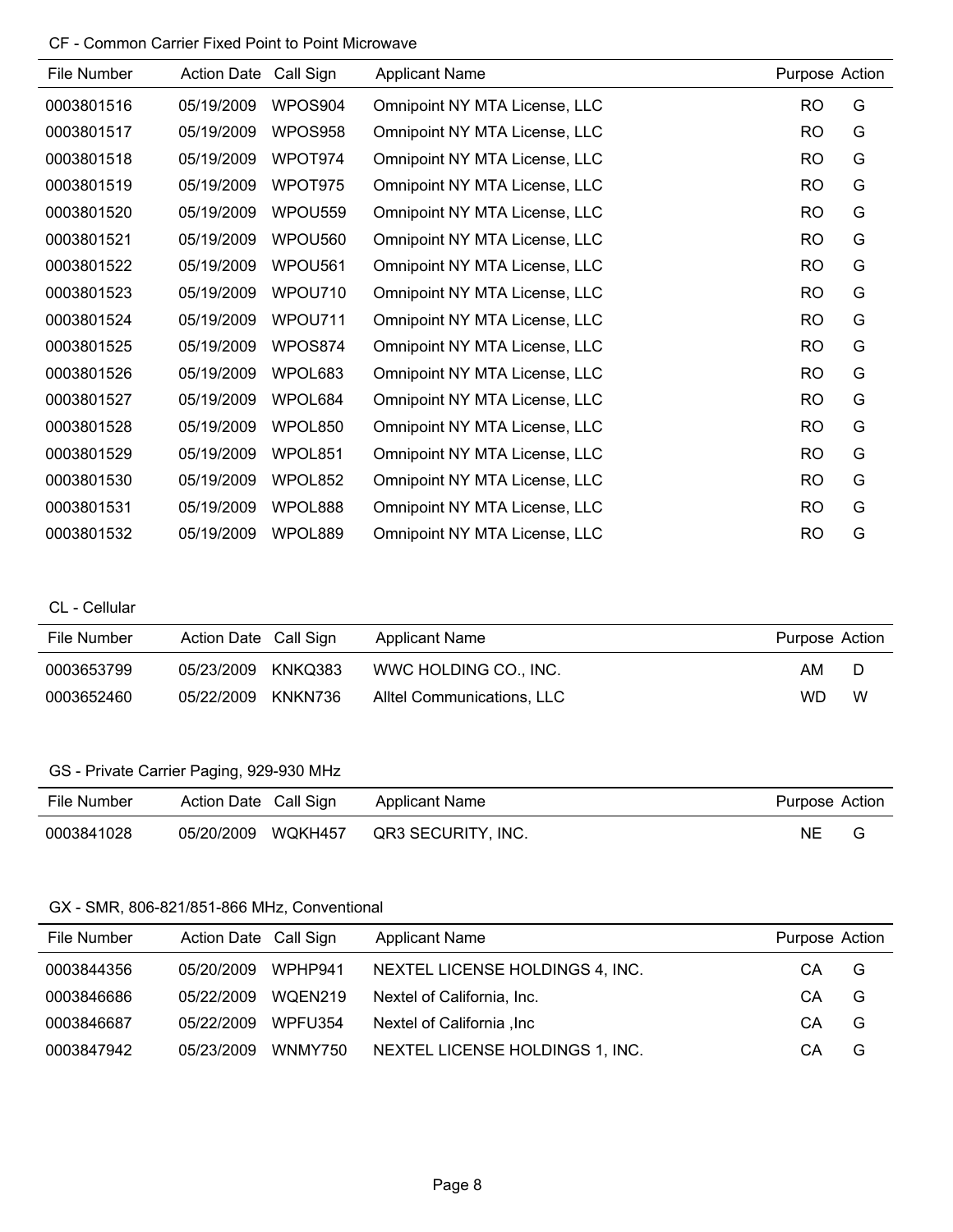IK - Industrial/Business Pool - Commercial, Conventional

| File Number | <b>Action Date</b> | Call Sign      | <b>Applicant Name</b>                                  |                | Purpose Action |
|-------------|--------------------|----------------|--------------------------------------------------------|----------------|----------------|
| 0003797002  | 05/19/2009         | WPFD249        | TeleBEEPER of New Mexico, INC dba TeleBEEPER of New RO |                | G              |
| 0003797003  | 05/19/2009         | WPFD250        | TeleBEEPER of New Mexico, INC dba TeleBEEPER of New RO |                | G              |
| 0003799372  | 05/19/2009         | WPFC297        | <b>CUMMINGS, MICHAEL J</b>                             | RO.            | G              |
| 0003799426  | 05/19/2009         | WPES411        | DAKOTA ELECTRONICS                                     | <b>RO</b>      | G              |
| 0003800222  | 05/19/2009         | WNPQ355        | Morris Communications, Inc.                            | <b>RO</b>      | G              |
| 0003800223  | 05/19/2009         | WPET564        | Morris Communications, Inc.                            | RO             | G              |
| 0003800462  | 05/19/2009         | WPEW987        | OLSON, GERALD R: YEARGIN, DAVID A DBA OLSON 2 W/ RO    |                | G              |
| 0003800481  | 05/19/2009         | WPEW681        | OLSON, GERALD R: YEARGIN, DAVID A DBA OLSON 2 W/ RO    |                | G              |
| 0003800770  | 05/19/2009         | WNNZ608        | <b>WALTERS JR, BURL T</b>                              | RO.            | G              |
| 0003803009  | 05/19/2009         | WPFE751        | Schuylkill Mobile Fone, Inc.                           | R <sub>O</sub> | G              |
| 0003803099  | 05/19/2009         | WPER589        | ROSE, CLINTON L                                        | <b>RO</b>      | G              |
| 0003803112  | 05/19/2009         | WNLC568        | <b>PAGE PLUS INC</b>                                   | <b>RO</b>      | G              |
| 0003803113  | 05/19/2009         | <b>WNNI398</b> | PAGE PLUS INCORPORATED                                 | <b>RO</b>      | G              |
| 0003803114  | 05/19/2009         | WPET765        | PAGE PLUS INC                                          | <b>RO</b>      | G              |
| 0003803115  | 05/19/2009         | WNVN408        | PAGE PLUS INC                                          | <b>RO</b>      | G              |
| 0003803248  | 05/19/2009         | <b>WNPI549</b> | <b>FAIRCHILD COMMUNICATIONS INC</b>                    | RO.            | G              |
| 0003803804  | 05/19/2009         | WPFD983        | <b>INTERNATIONAL PAPER</b>                             | <b>RO</b>      | G              |
| 0003823352  | 05/19/2009         | WPNP993        | <b>ALLPAGE INC</b>                                     | <b>RO</b>      | D              |

# LP - Broadcast Auxiliary Low Power

| File Number | Action Date Call Sign |         | Applicant Name      | Purpose Action |  |
|-------------|-----------------------|---------|---------------------|----------------|--|
| 0003829693  | 05/21/2009            | WQKH635 | CBS RADIO EAST INC. | ΝE             |  |

# MC - Coastal Group

| File Number | Action Date Call Sign | <b>Applicant Name</b>                                 | Purpose Action |   |
|-------------|-----------------------|-------------------------------------------------------|----------------|---|
| 0003848079  | 05/23/2009 KC9410     | RUSHING JR, COY P                                     | CA             | G |
| 0003848080  | 05/23/2009 WHF813     | RUSHING JR, COY P                                     | CА             | G |
| 0003759721  | 05/23/2009            | Palmas del Mar Yacht Club Inc.                        | NF.            | D |
| 0003821092  | 05/19/2009            | Bald Head Island Limited, LLC d/b/a Deep Point Marina | NE.            | D |

| File Number | Action Date Call Sign |         | <b>Applicant Name</b>           | Purpose Action |   |
|-------------|-----------------------|---------|---------------------------------|----------------|---|
| 0003659924  | 05/18/2009            | WNEX875 | CLAY ELECTRIC COOPERATIVE, INC. | AM.            | G |
| 0003743249  | 05/19/2009            | WQKH367 | <b>INTERNET AMERICA, INC</b>    | AM             | G |
| 0003743250  | 05/19/2009            | WOKH368 | INTERNET AMERICA, INC           | AM             | G |
| 0003743251  | 05/19/2009            | WQKH369 | INTERNET AMERICA, INC           | AM             | G |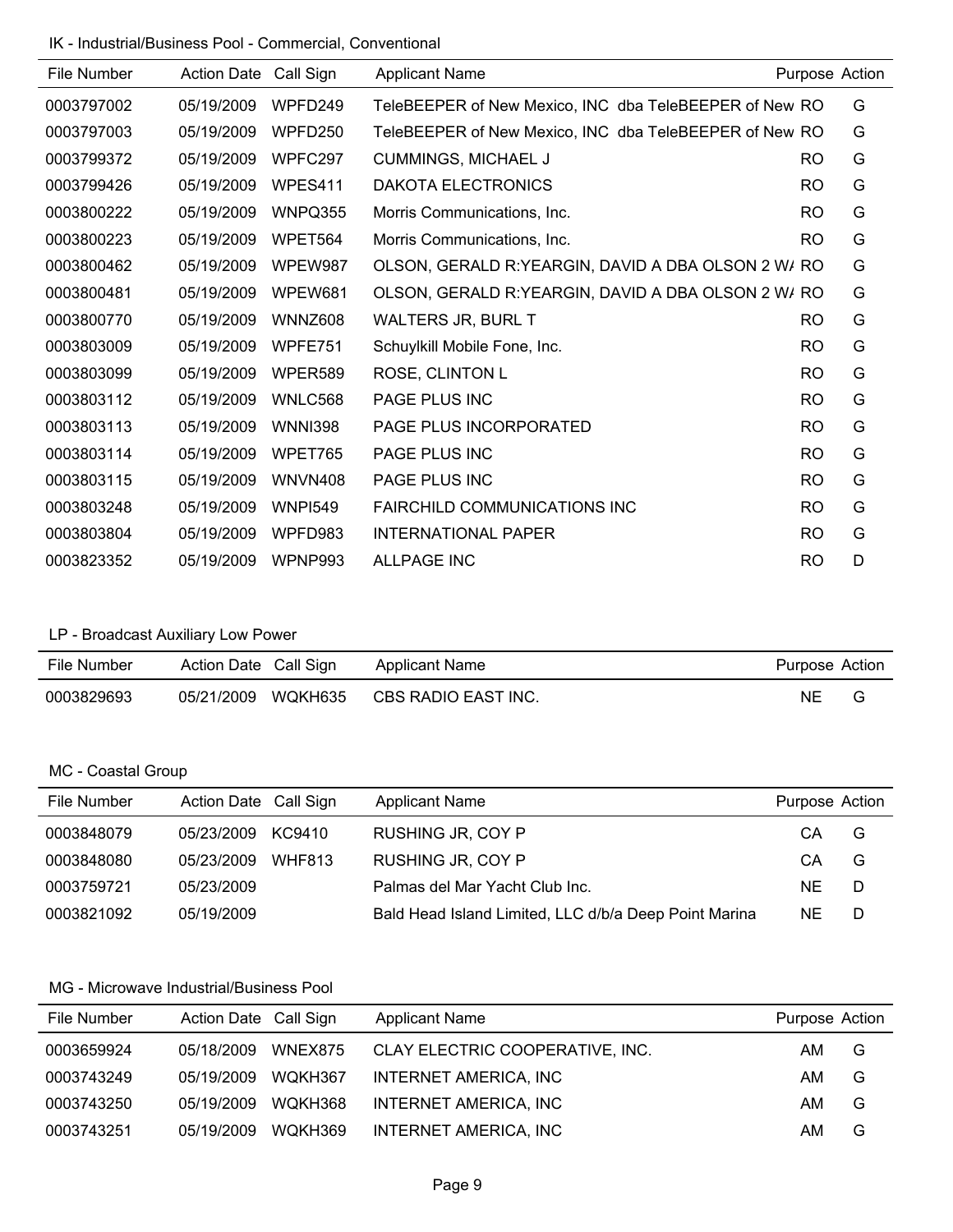| File Number | Action Date Call Sign |                | <b>Applicant Name</b>                            | Purpose Action |   |
|-------------|-----------------------|----------------|--------------------------------------------------|----------------|---|
| 0003743253  | 05/19/2009            | WQKH370        | <b>INTERNET AMERICA, INC</b>                     | AM             | G |
| 0003809516  | 05/18/2009            | WQKH247        | Ion Media Knoxville License, Inc.                | AM             | G |
| 0003809989  | 05/18/2009            | WQKH243        | CLEARWIRE SPECTRUM HOLDINGS III, LLC             | AM             | G |
| 0003811045  | 05/20/2009            | WQKA564        | Aeronet Wireless Broadband Corp                  | AM             | G |
| 0003811047  | 05/20/2009            | WQJR209        | Aeronet Wireless Broadband Corp.                 | AM             | G |
| 0003812426  | 05/21/2009            | WNEO735        | <b>PACIFICORP</b>                                | AM             | G |
| 0003812715  | 05/19/2009            | <b>WED367</b>  | TEXAS EASTERN COMMUNICATIONS INC                 | AM             | G |
| 0003820827  | 05/18/2009            | WQKH245        | Cyprexx                                          | AM             | G |
| 0003820833  | 05/18/2009            | WQKH244        | Cyprexx                                          | AM             | G |
| 0003821166  | 05/18/2009            | WQKH266        | Digis LLC                                        | AM             | G |
| 0003821173  | 05/18/2009            | WQJJ898        | Digis LLC                                        | AM             | G |
| 0003827327  | 05/23/2009            | WNTM472        | <b>GREAT LAKES ENERGY</b>                        | AM             | D |
| 0003827381  | 05/23/2009            | WNTM473        | <b>GREAT LAKES ENERGY</b>                        | AM             | D |
| 0003841183  | 05/19/2009            | WNEO662        | TEXAS NEW MEXICO POWER CO                        | CA             | G |
| 0003842011  | 05/19/2009            | <b>WNES286</b> | Clear Channel Broadcasting Licenses, Inc.        | CA             | G |
| 0003844276  | 05/20/2009            | WPOT615        | BOARD OF TRUSTEES CALIFORNIA STATE UNIVERSITY CA |                | G |
| 0003844601  | 05/20/2009            | WPOU824        | North Carolina License Holdings, Inc.            | СA             | G |
| 0003845927  | 05/21/2009            | KKS69          | EL PASO NATURAL GAS COMPANY                      | CA             | G |
| 0003845956  | 05/21/2009            | WNTG238        | EL PASO NATURAL GAS COMPANY                      | CA             | G |
| 0003846270  | 05/21/2009            | <b>WNTV902</b> | Paradise Irrigation District / PID               | CA             | G |
| 0003846738  | 05/22/2009            | WPQQ606        | <b>Corn Belt Power Cooperative</b>               | CA             | G |
| 0003847177  | 05/22/2009            | WNEJ399        | <b>UNION PACIFIC RAILROAD</b>                    | CA             | G |
| 0003848148  | 05/23/2009            | WNEU450        | SOUTH CAROLINA PUBLIC SERVICE AUTHORITY          | CA             | G |
| 0003848157  | 05/23/2009            | WNEY780        | SOUTH CAROLINA PUBLIC SERVICE AUTHORITY          | СA             | G |
| 0003848192  | 05/23/2009            | WNER983        | SOUTH CAROLINA PUBLIC SERVICE AUTHORITY          | CA             | G |
| 0003816397  | 05/18/2009            | WQDU696        | airBand Communications Inc.                      | MD             | G |
| 0003820703  | 05/19/2009            | WQKD295        | <b>AirCanopy Internet Services</b>               | <b>MD</b>      | G |
| 0003821537  | 05/18/2009            | WQJF304        | Last Mile Inc. dba Sting Communications          | MD             | G |
| 0003821539  | 05/18/2009            | WQKA837        | Last Mile Inc. dba Sting Communications          | MD             | G |
| 0003823667  | 05/20/2009            | WPND311        | <b>Stratos Offshore Services Company</b>         | MD             | G |
| 0003825358  | 05/19/2009            | <b>WNTW359</b> | UNION PACIFIC RAILROAD                           | <b>MD</b>      | G |
| 0003825361  | 05/19/2009            | KBA44          | UNION PACIFIC RAILROAD                           | MD             | G |
| 0003825419  | 05/19/2009            | KBN37          | Indiana Michigan Power Company                   | MD             | G |
| 0003825545  | 05/19/2009            | WQJP341        | BELWAVE COMMUNICATIONS                           | MD             | G |
| 0003826238  | 05/19/2009            | WQHF355        | CLEARWIRE SPECTRUM HOLDINGS II LLC               | <b>MD</b>      | G |
| 0003826362  | 05/21/2009            | <b>WHH461</b>  | NORTHERN INDIANA PUBLIC SERVICE COMPANY          | MD             | G |
| 0003826755  | 05/19/2009            | WQKB995        | <b>DIGIS LLC</b>                                 | MD             | G |
| 0003826759  | 05/19/2009            | WQJV373        | <b>DIGIS LLC</b>                                 | MD             | G |
| 0003827247  | 05/23/2009            | KDP72          | UNION PACIFIC RAILROAD                           | MD             | D |
| 0003827294  | 05/23/2009            | WBF62          | UNION PACIFIC RAILROAD                           | <b>MD</b>      | D |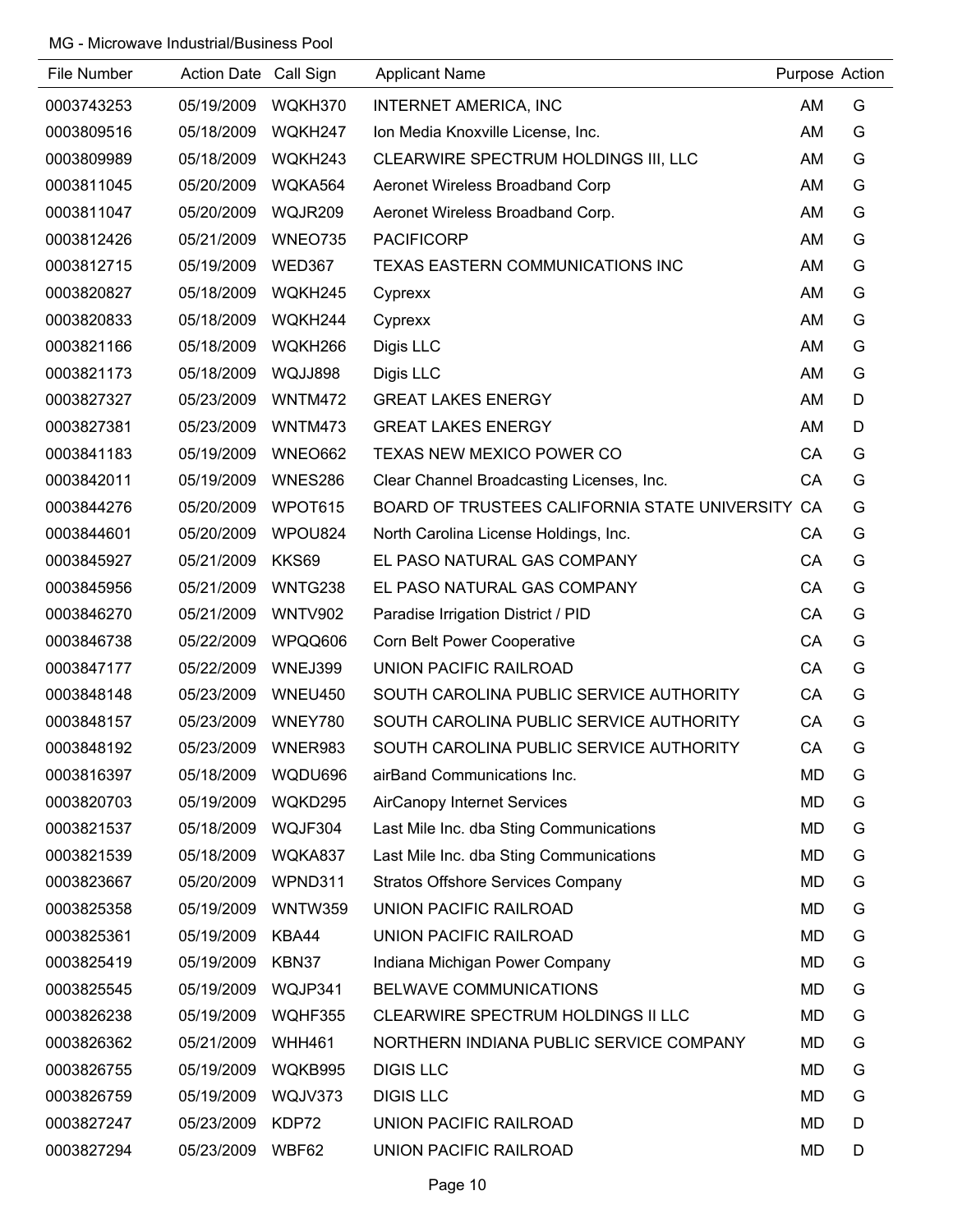| File Number | Action Date Call Sign |               | <b>Applicant Name</b>                       | Purpose Action |   |
|-------------|-----------------------|---------------|---------------------------------------------|----------------|---|
| 0003827377  | 05/23/2009            | <b>WBU980</b> | <b>UNION PACIFIC RAILROAD</b>               | <b>MD</b>      | D |
| 0003827396  | 05/23/2009            | <b>WBU981</b> | <b>UNION PACIFIC RAILROAD</b>               | <b>MD</b>      | D |
| 0003827472  | 05/20/2009            | WQHD763       | CLEARWIRE SPECTRUM HOLDINGS II LLC          | MD             | G |
| 0003827637  | 05/20/2009            | WQKB431       | BELIEVE WIRELESS, LLC                       | <b>MD</b>      | G |
| 0003827717  | 05/20/2009            | WQJI456       | <b>BelWave Communications</b>               | <b>MD</b>      | G |
| 0003828028  | 05/20/2009            | KMN28         | <b>BNSF Railway Co.</b>                     | <b>MD</b>      | G |
| 0003828155  | 05/20/2009            | WNTJ703       | American Electric Power Service Corporation | <b>MD</b>      | G |
| 0003828245  | 05/20/2009            | KMN46         | <b>BNSF Railway Co.</b>                     | <b>MD</b>      | G |
| 0003829059  | 05/20/2009            | WPNA244       | Southern Company Services, Inc.             | <b>MD</b>      | G |
| 0003829060  | 05/20/2009            | WPNA245       | Southern Company Services, Inc.             | MD             | G |
| 0003829394  | 05/20/2009            | WQJS941       | CLEARWIRE SPECTRUM HOLDINGS II LLC          | MD             | G |
| 0003829408  | 05/20/2009            | WQJJ786       | CLEARWIRE SPECTRUM HOLDINGS II LLC          | <b>MD</b>      | G |
| 0003829414  | 05/20/2009            | WQJS942       | CLEARWIRE SPECTRUM HOLDINGS II LLC          | <b>MD</b>      | G |
| 0003829417  | 05/20/2009            | WQJJ843       | CLEARWIRE SPECTRUM HOLDINGS II LLC          | <b>MD</b>      | G |
| 0003829428  | 05/20/2009            | WQJD744       | CLEARWIRE SPECTRUM HOLDINGS II LLC          | MD             | G |
| 0003830778  | 05/21/2009            | WQJC664       | CLEARWIRE SPECTRUM HOLDINGS II LLC          | <b>MD</b>      | G |
| 0003831214  | 05/21/2009            | WPOQ436       | <b>USD259</b>                               | MD             | G |
| 0003831646  | 05/21/2009            | <b>WHC798</b> | <b>BNSF Railway Co.</b>                     | <b>MD</b>      | G |
| 0003831659  | 05/21/2009            | <b>WHC797</b> | <b>BNSF Railway Co.</b>                     | <b>MD</b>      | G |
| 0003832414  | 05/21/2009            | WQJP409       | DigitalBridge Spectrum Corp.                | <b>MD</b>      | G |
| 0003832417  | 05/21/2009            | WQJP406       | DigitalBridge Spectrum Corp.                | MD             | G |
| 0003836277  | 05/22/2009            | KGG24         | BALTIMORE GAS AND ELECTRIC COMPANY          | <b>MD</b>      | G |
| 0003820750  | 05/19/2009            | WQKH409       | <b>AirCanopy Internet Services</b>          | <b>NE</b>      | G |
| 0003820778  | 05/19/2009            | WQKH408       | <b>AirCanopy Internet Services</b>          | <b>NE</b>      | G |
| 0003823736  | 05/19/2009            | WQKH398       | NW NATURAL GAS COMPANY                      | <b>NE</b>      | G |
| 0003824013  | 05/19/2009            | WQKH400       | <b>MARION COUNTY WATER DISTRICT</b>         | <b>NE</b>      | G |
| 0003824671  | 05/19/2009            | WQKH401       | CITY OF EAST DUBUQUE                        | <b>NE</b>      | G |
| 0003824689  | 05/19/2009            | WQKH391       | BALTIMORE GAS AND ELECTRIC CO               | <b>NE</b>      | G |
| 0003824690  | 05/19/2009            | WQKH395       | BALTIMORE GAS AND ELECTRIC CO               | <b>NE</b>      | G |
| 0003825426  | 05/19/2009            | WQKH402       | Indiana Michigan Power Company              | <b>NE</b>      | G |
| 0003825510  | 05/19/2009            | WQKH415       | <b>BelWave Communications</b>               | <b>NE</b>      | G |
| 0003826376  | 05/19/2009            | WQKH405       | WERV & WJMN TELEVISION STATION INC.         | <b>NE</b>      | G |
| 0003826378  | 05/19/2009            | WQKH406       | WERV & WJMN TELEVISION STATION INC.         | <b>NE</b>      | G |
| 0003826382  | 05/19/2009            | WQKH407       | WERV & WJMN TELEVISION STATION INC.         | <b>NE</b>      | G |
| 0003827544  | 05/19/2009            | WQKH411       | Stephouse Holdings Company LLC              | <b>NE</b>      | G |
| 0003827565  | 05/20/2009            | WQKH516       | Stephouse Holdings Company LLC              | <b>NE</b>      | G |
| 0003827595  | 05/19/2009            | WQKH412       | CommSpeed Arizona, LLC                      | <b>NE</b>      | G |
| 0003827596  | 05/19/2009            | WQKH413       | CommSpeed Arizona, LLC                      | <b>NE</b>      | G |
| 0003827623  | 05/20/2009            | WQKH481       | Believe Wireless, LLC                       | <b>NE</b>      | G |
| 0003827725  | 05/20/2009            | WQKH484       | <b>BelWave Communications</b>               | <b>NE</b>      | G |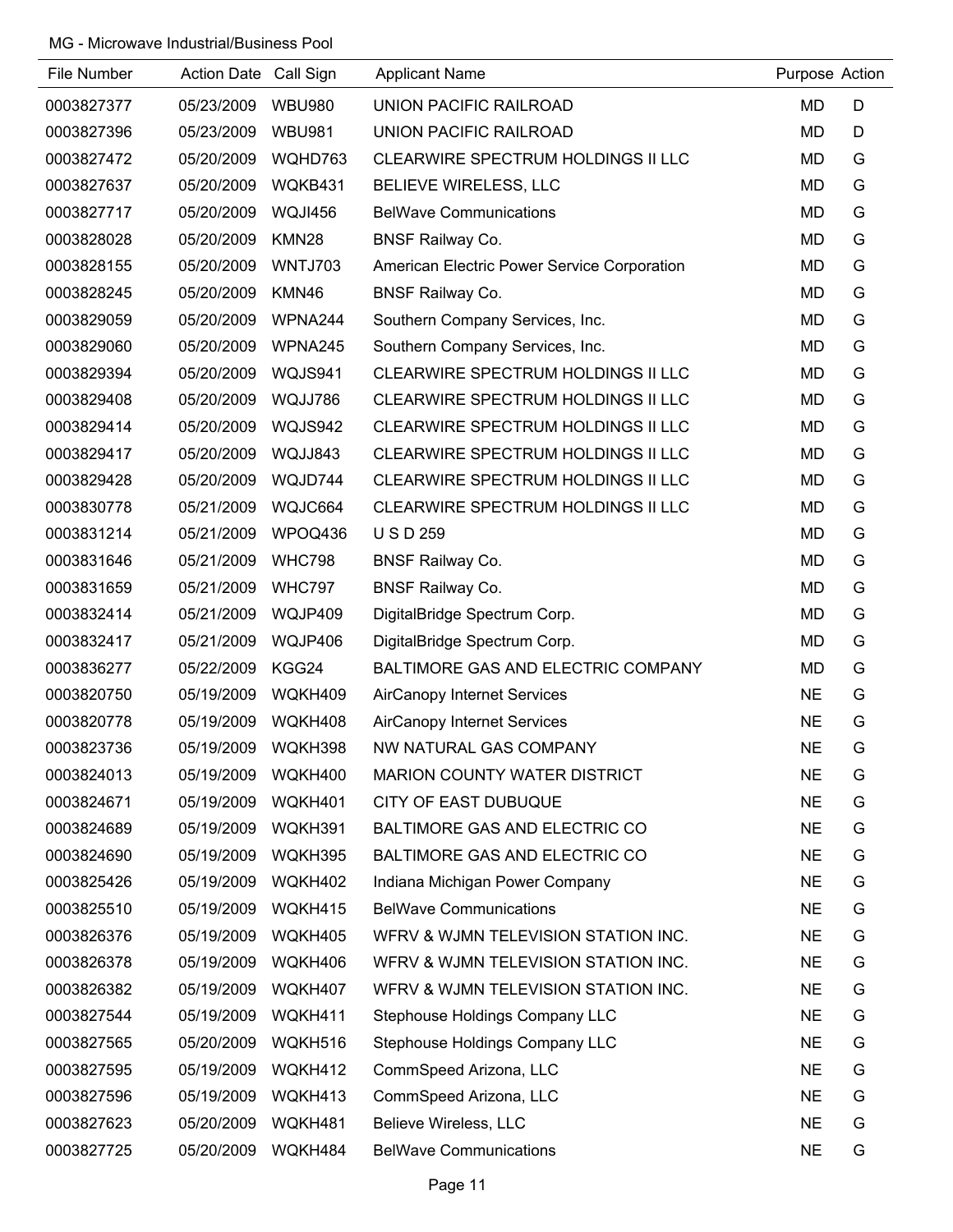| File Number | Action Date Call Sign |                | <b>Applicant Name</b>                                         | Purpose Action |   |
|-------------|-----------------------|----------------|---------------------------------------------------------------|----------------|---|
| 0003827730  | 05/20/2009            | WQKH485        | <b>BelWave Communications</b>                                 | <b>NE</b>      | G |
| 0003828985  | 05/21/2009            | WQKH612        | NEW MEXICO GAS COMPANY, INC.                                  | <b>NE</b>      | G |
| 0003829397  | 05/20/2009            | WQKH522        | CLEARWIRE SPECTRUM HOLDINGS III, LLC                          | <b>NE</b>      | G |
| 0003829400  | 05/20/2009            | WQKH519        | CLEARWIRE SPECTRUM HOLDINGS III, LLC                          | <b>NE</b>      | G |
| 0003829404  | 05/20/2009            | WQKH526        | CLEARWIRE SPECTRUM HOLDINGS III, LLC                          | <b>NE</b>      | G |
| 0003829411  | 05/20/2009            | WQKH530        | CLEARWIRE SPECTRUM HOLDINGS III, LLC                          | <b>NE</b>      | G |
| 0003829423  | 05/20/2009            | WQKH533        | CLEARWIRE SPECTRUM HOLDINGS III, LLC                          | <b>NE</b>      | G |
| 0003829432  | 05/20/2009            | WQKH537        | CLEARWIRE SPECTRUM HOLDINGS III, LLC                          | <b>NE</b>      | G |
| 0003829435  | 05/20/2009            | WQKH521        | CLEARWIRE SPECTRUM HOLDINGS III, LLC                          | <b>NE</b>      | G |
| 0003830024  | 05/21/2009            | WQKH615        | CLEARWIRE SPECTRUM HOLDINGS III, LLC                          | <b>NE</b>      | G |
| 0003830775  | 05/21/2009            | WQKH616        | CLEARWIRE SPECTRUM HOLDINGS III, LLC                          | <b>NE</b>      | G |
| 0003830896  | 05/21/2009            | WQKH619        | CLEARWIRE SPECTRUM HOLDINGS III, LLC                          | <b>NE</b>      | G |
| 0003831061  | 05/21/2009            | WQKH633        | Last Mile Inc. dba Sting Communications                       | <b>NE</b>      | G |
| 0003831064  | 05/21/2009            | WQKH624        | Last Mile Inc. dba Sting Communications                       | <b>NE</b>      | G |
| 0003831950  | 05/21/2009            | WQKH626        | QX Networking and Design, Inc.                                | <b>NE</b>      | G |
| 0003831951  | 05/21/2009            | WQKH628        | QX Networking and Design, Inc.                                | <b>NE</b>      | G |
| 0003831952  | 05/21/2009            | WQKH629        | QX Networking and Design, Inc.                                | <b>NE</b>      | G |
| 0003831953  | 05/21/2009            | WQKH630        | QX Networking and Design, Inc.                                | <b>NE</b>      | G |
| 0003831954  | 05/21/2009            | WQKH631        | QX Networking and Design, Inc.                                | <b>NE</b>      | G |
| 0003831955  | 05/21/2009            | WQKH632        | QX Networking and Design, Inc.                                | <b>NE</b>      | G |
| 0003832545  | 05/21/2009            | WQKH634        | QX Networking and Design, Inc.                                | <b>NE</b>      | G |
| 0003836278  | 05/22/2009            | WQKH694        | <b>Baltimore Gas and Electric Company</b>                     | <b>NE</b>      | G |
| 0003836323  | 05/22/2009            | WQKH696        | <b>Newmont Mining Company</b>                                 | <b>NE</b>      | G |
| 0003836477  | 05/22/2009            | WQKH695        | Harborlite Corporation                                        | <b>NE</b>      | G |
| 0003826833  | 05/19/2009            | WPOU601        | CONSOLIDATED RURAL WATER DIST LEAVENWORTH C RM                |                | G |
| 0003826049  | 05/21/2009            | WNTV214        | Northeast Utilities Service Company<br>Attn: Telecommunica RO |                | G |
| 0003826248  | 05/19/2009            | <b>WIA271</b>  | TEXAS EASTERN COMMUNICATIONS INC                              | RO             | G |
| 0003826249  | 05/19/2009            | <b>WIA275</b>  | <b>TEXAS EASTERN COMMUNICATIONS INC</b>                       | RO             | G |
| 0003826250  | 05/19/2009            | <b>WIA276</b>  | TEXAS EASTERN COMMUNICATIONS INC                              | RO             | G |
| 0003826476  | 05/19/2009            | WNTK420        | CALLON OFFSHORE PRODUCTION INC                                | RO             | G |
| 0003826477  | 05/18/2009            | WNTL267        | CALLON OFFSHORE PRODUCTION INC                                | <b>RO</b>      | G |
| 0003826478  | 05/18/2009            | WNTL268        | CALLON OFFSHORE PRODUCTION INC                                | RO             | G |
| 0003827327  | 05/23/2009            | <b>WNTM472</b> | <b>GREAT LAKES ENERGY</b>                                     | RO             | D |
| 0003827381  | 05/23/2009            | WNTM473        | <b>GREAT LAKES ENERGY</b>                                     | <b>RO</b>      | D |
| 0003827427  | 05/19/2009            | <b>WNTS820</b> | EPEC COMMUNICATIONS CORPORATION                               | <b>RO</b>      | G |
| 0003827571  | 05/20/2009            | WNTT625        | SOUTHWEST TRANSMISSION COOPERATIVE, INC.                      | <b>RO</b>      | G |
| 0003827926  | 05/19/2009            | WNTB973        | Southern Natural Gas Company                                  | RO             | G |
| 0003828094  | 05/20/2009            | KZJ85          | Montana Rail Link Inc                                         | <b>RO</b>      | G |
| 0003828132  | 05/20/2009            | KZJ86          | Montana Rail Link Inc                                         | <b>RO</b>      | G |
| 0003828414  | 05/20/2009            | WNEE338        | TRI CITIES COMMUNICATIONS INC                                 | <b>RO</b>      | G |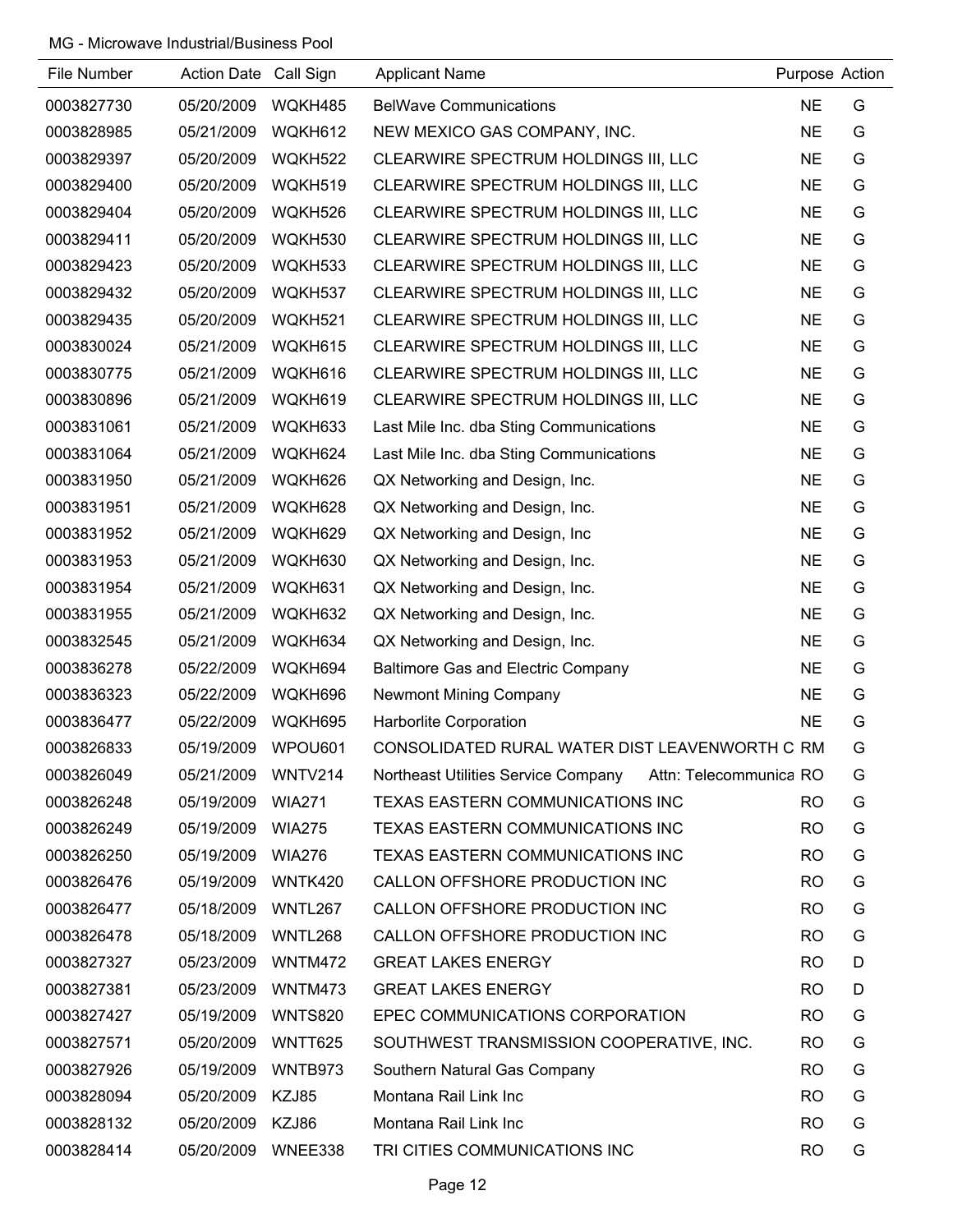| File Number | Action Date Call Sign |                | <b>Applicant Name</b>                                           | Purpose Action |   |
|-------------|-----------------------|----------------|-----------------------------------------------------------------|----------------|---|
| 0003828652  | 05/19/2009            | WNEE289        | Xcel Energy Services Inc.                                       | <b>RO</b>      | G |
| 0003828653  | 05/19/2009            | WNEF427        | Xcel Energy Services Inc.                                       | <b>RO</b>      | G |
| 0003828654  | 05/19/2009            | WNEF428        | Xcel Energy Services Inc.                                       | <b>RO</b>      | G |
| 0003828655  | 05/19/2009            | WNEF819        | Xcel Energy Services Inc.                                       | <b>RO</b>      | G |
| 0003828656  | 05/19/2009            | WNEF820        | Xcel Energy Services Inc.                                       | <b>RO</b>      | G |
| 0003828657  | 05/19/2009            | WNEF821        | Xcel Energy Services Inc.                                       | <b>RO</b>      | G |
| 0003828658  | 05/19/2009            | WNEY483        | Xcel Energy Services Inc.                                       | <b>RO</b>      | G |
| 0003828659  | 05/19/2009            | <b>WNTV781</b> | Xcel Energy Services Inc.                                       | <b>RO</b>      | G |
| 0003828660  | 05/19/2009            | WPOU260        | Xcel Energy Services Inc.                                       | <b>RO</b>      | G |
| 0003828661  | 05/19/2009            | KLD35          | Xcel Energy Services Inc.                                       | <b>RO</b>      | G |
| 0003828662  | 05/19/2009            | KLD38          | Xcel Energy Services Inc.                                       | <b>RO</b>      | G |
| 0003828663  | 05/19/2009            | KLN94          | Xcel Energy Services Inc.                                       | <b>RO</b>      | G |
| 0003828664  | 05/19/2009            | <b>WIA210</b>  | Xcel Energy Services Inc.                                       | <b>RO</b>      | G |
| 0003828665  | 05/19/2009            | <b>WIA212</b>  | Xcel Energy Services Inc.                                       | <b>RO</b>      | G |
| 0003828666  | 05/19/2009            | <b>WIA213</b>  | Xcel Energy Services Inc.                                       | <b>RO</b>      | G |
| 0003828667  | 05/19/2009            | <b>WIA214</b>  | Xcel Energy Services Inc.                                       | <b>RO</b>      | G |
| 0003828668  | 05/19/2009            | WKJ85          | Xcel Energy Services Inc.                                       | <b>RO</b>      | G |
| 0003833491  | 05/19/2009            | WNEX864        | <b>ENTERGY SERVICES, INC</b>                                    | <b>RO</b>      | G |
| 0003833492  | 05/19/2009            | WNEX865        | <b>ENTERGY SERVICES, INC</b>                                    | <b>RO</b>      | G |
| 0003833493  | 05/19/2009            | WNEX867        | <b>ENTERGY SERVICES, INC</b>                                    | <b>RO</b>      | G |
| 0003837265  | 05/21/2009            | <b>KIQ82</b>   | KENTUCKY UTILITIES COMPANY                                      | <b>RO</b>      | G |
| 0003837266  | 05/21/2009            | KIQ83          | KENTUCKY UTILITIES COMPANY                                      | <b>RO</b>      | G |
| 0003841568  | 05/19/2009            | WPOU362        | Detroit Edison Company                                          | <b>RO</b>      | G |
| 0003841569  | 05/19/2009            | WPQN934        | Detroit Edison Company                                          | <b>RO</b>      | G |
| 0003841856  | 05/19/2009            | WPOT485        | EAST KENTUCKY POWER COOPERATIVE INC                             | <b>RO</b>      | G |
| 0003842095  | 05/19/2009            | WPOT589        | RIO RANCHO, CITY OF                                             | <b>RO</b>      | G |
| 0003842454  | 05/19/2009            | KDS54          | Arizona Public Service Company                                  | <b>RO</b>      | G |
| 0003843956  | 05/20/2009            | WNTR775        | Sacramento Municipal Utility District                           | <b>RO</b>      | G |
| 0003843957  | 05/20/2009            | WNTV822        | Sacramento Municipal Utility District                           | <b>RO</b>      | G |
| 0003843960  | 05/20/2009            | WQU80          | Sacramento Municipal Utility District                           | <b>RO</b>      | G |
| 0003843973  | 05/20/2009            | KJL80          | PUERTO RICO ELECTRIC POWER AUTHORITY                            | <b>RO</b>      | G |
| 0003843988  | 05/20/2009            | WNEE851        | Newport News Shipbuilding & Dry Dock Company D/B/A Nor RO       |                | G |
| 0003844119  | 05/20/2009            | WNEU352        | CITY OF LOS ANGELES - DEPARTMENT OF WATER & PC RO               |                | G |
| 0003844120  | 05/20/2009            | KYL23          | CITY OF LOS ANGELES-DEPARTMENT OF WATER & PO\ RO                |                | G |
| 0003844121  | 05/20/2009            | WDL55          | CITY OF LOS ANGELES-DEPT OF WATER AND POWER                     | RO.            | G |
| 0003844122  | 05/20/2009            | WDL70          | CITY OF LOS ANGELES DEPARTMENT OF WATER & POV RO                |                | G |
| 0003844495  | 05/20/2009            | WPOU804        | <b>KCEN License Company LLC</b>                                 | <b>RO</b>      | G |
| 0003844524  | 05/20/2009            | WPOU805        | <b>KCEN License Company LLC</b>                                 | <b>RO</b>      | G |
| 0003844776  | 05/20/2009            | WNEZ706        | Florida Power Corporation, d/b/a Progress Energy Florida, In RO |                | G |
| 0003845862  | 05/21/2009            | WPOT696        | MARANATHA BROADCASTING COMPANY INC                              | <b>RO</b>      | G |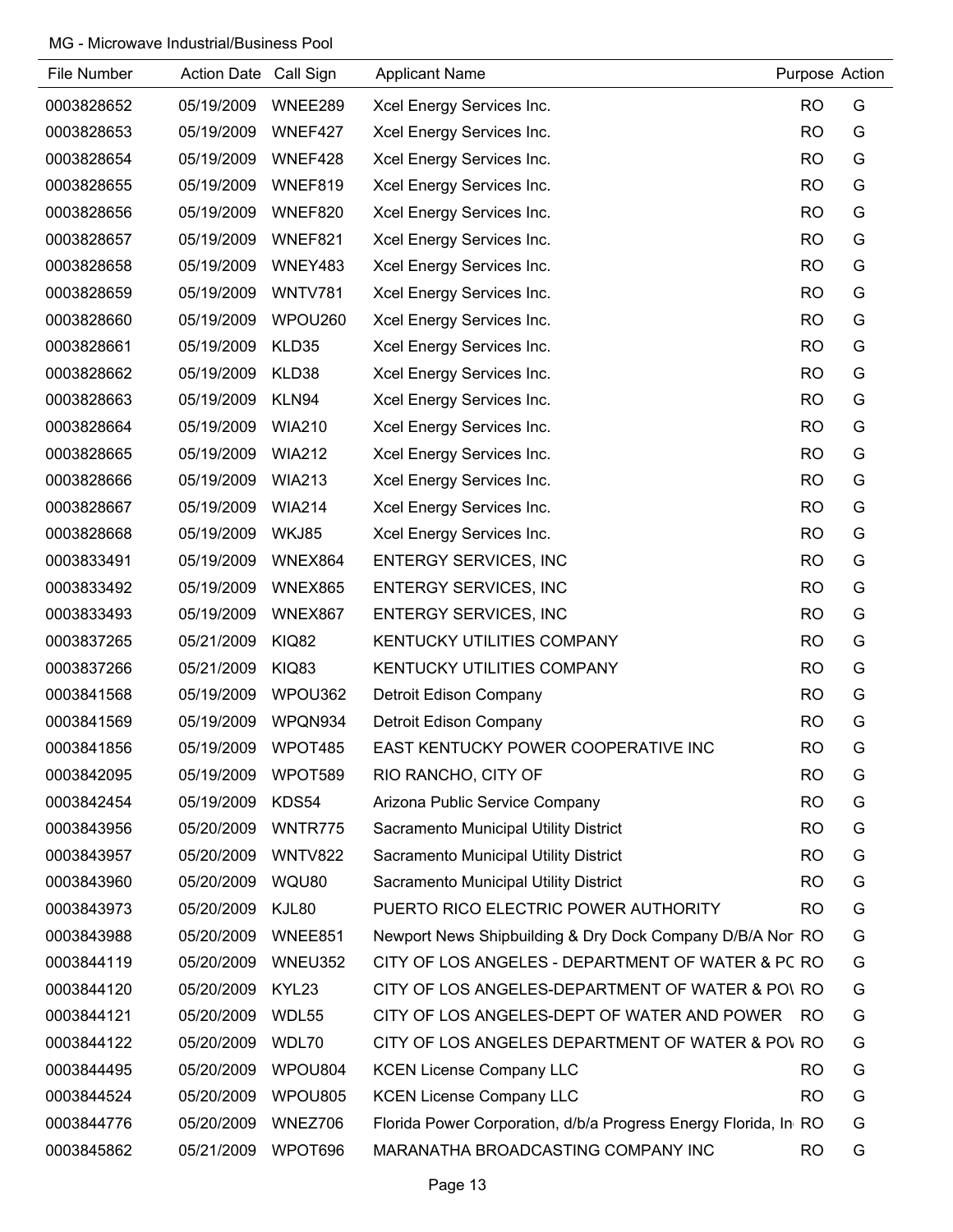| File Number | <b>Action Date</b> | Call Sign      | <b>Applicant Name</b>                          | Purpose Action |   |
|-------------|--------------------|----------------|------------------------------------------------|----------------|---|
| 0003845871  | 05/21/2009         | WPOU670        | RICHMOND POWER AND LIGHT                       | <b>RO</b>      | G |
| 0003845949  | 05/21/2009         | WCK72          | <b>SEATTLE CITY LIGHT</b>                      | <b>RO</b>      | G |
| 0003845950  | 05/21/2009         | WCK73          | <b>SEATTLE CITY LIGHT</b>                      | <b>RO</b>      | G |
| 0003846168  | 05/21/2009         | WPOU226        | MIDDLE TENNESSEE ELECTRIC MEMBERSHIP CORPOR RO |                | G |
| 0003846709  | 05/22/2009         | <b>WNEI327</b> | NORTHWEST IOWA POWER COOPERATIVE               | <b>RO</b>      | G |
| 0003847098  | 05/22/2009         | WPOU806        | ENTERCOM GAINESVILLE LICENSE, LLC              | <b>RO</b>      | G |
| 0003847099  | 05/22/2009         | WNEY896        | NM Licensing, LLC                              | <b>RO</b>      | G |
| 0003847121  | 05/22/2009         | WPOU392        | MASSACHUSETTS PORT AUTHORITY                   | <b>RO</b>      | G |
| 0003847178  | 05/22/2009         | WPOT794        | <b>COMMUNICATION SERVICES</b>                  | <b>RO</b>      | G |
| 0003847389  | 05/22/2009         | WOP89          | CENTRAL ELECTRIC POWER COOPERATIVE             | <b>RO</b>      | G |
| 0003847992  | 05/23/2009         | <b>WNTV909</b> | MEMPHIS, CITY OF                               | RO.            | G |
| 0003848210  | 05/23/2009         | WNTV376        | Pfeiffer, Terry L                              | <b>RO</b>      | G |
| 0003817174  | 05/21/2009         | KVF40          | Puget Sound Energy, Inc.                       | WD.            | W |
| 0003817175  | 05/21/2009         | WNER541        | Puget Sound Energy, Inc.                       | <b>WD</b>      | W |

#### NN - 3650-3700 MHz

| File Number | Action Date Call Sign |         | <b>Applicant Name</b>                       | Purpose Action |   |
|-------------|-----------------------|---------|---------------------------------------------|----------------|---|
| 0003804198  | 05/22/2009            | WQKH681 | KwiKom, LLC.                                | AM             | G |
| 0003808409  | 05/22/2009            | WQKH680 | Minnesota Valley TV Improvement Corporation | AM             | G |
| 0003827499  | 05/23/2009            |         | Oslund, Kerry G                             | AM             | D |
| 0003796901  | 05/19/2009            | WQKH327 | WT6945913, Inc.                             | <b>NE</b>      | G |
| 0003797324  | 05/19/2009            | WQKH316 | Salisbury, City of                          | <b>NE</b>      | G |
| 0003797764  | 05/19/2009            | WQKH314 | South Arkansas Telephone Company INC        | <b>NE</b>      | G |
| 0003798114  | 05/19/2009            | WQKH338 | J & J Telecommunications Inc.               | <b>NE</b>      | G |
| 0003798971  | 05/19/2009            | WQKH330 | MATSU TECHNICAL SERVICES, LLC               | <b>NE</b>      | G |
| 0003798977  | 05/19/2009            | WQKH320 | Affordable Telecom                          | <b>NE</b>      | G |
| 0003801556  | 05/19/2009            | WQKH343 | <b>Capital Construction Services</b>        | <b>NE</b>      | G |
| 0003802897  | 05/19/2009            | WQKH344 | Master Mind Productions, Inc.               | <b>NE</b>      | G |
| 0003820941  | 05/19/2009            |         | Big Island Broadband Inc                    | <b>NE</b>      | D |
| 0003822993  | 05/19/2009            |         | Rivera, Hector F                            | <b>NE</b>      | D |
| 0003824021  | 05/19/2009            |         | SI Broadband LLC                            | <b>NE</b>      | D |
| 0003826326  | 05/23/2009            |         | Avilla, Leonard J                           | <b>NE</b>      | D |
| 0003827499  | 05/23/2009            |         | Oslund, Kerry G                             | <b>NE</b>      | D |
| 0003833465  | 05/19/2009            | WQKH328 | CENTRAL OKLAHOMA TELEPHONE COMPANY, LLC     | <b>NE</b>      | G |
| 0003834087  | 05/21/2009            | WQKH572 | <b>CIMARRON TELEPHONE COMPANY</b>           | <b>NE</b>      | G |
| 0003836720  | 05/21/2009            | WQKH566 | POTTAWATOMIE TELEPHONE COMPANY              | <b>NE</b>      | G |
| 0003842605  | 05/19/2009            | WQKH308 | CNSP, Inc.                                  | <b>NE</b>      | G |
| 0003844626  | 05/20/2009            | WQKH432 | United Services, Inc.                       | <b>NE</b>      | G |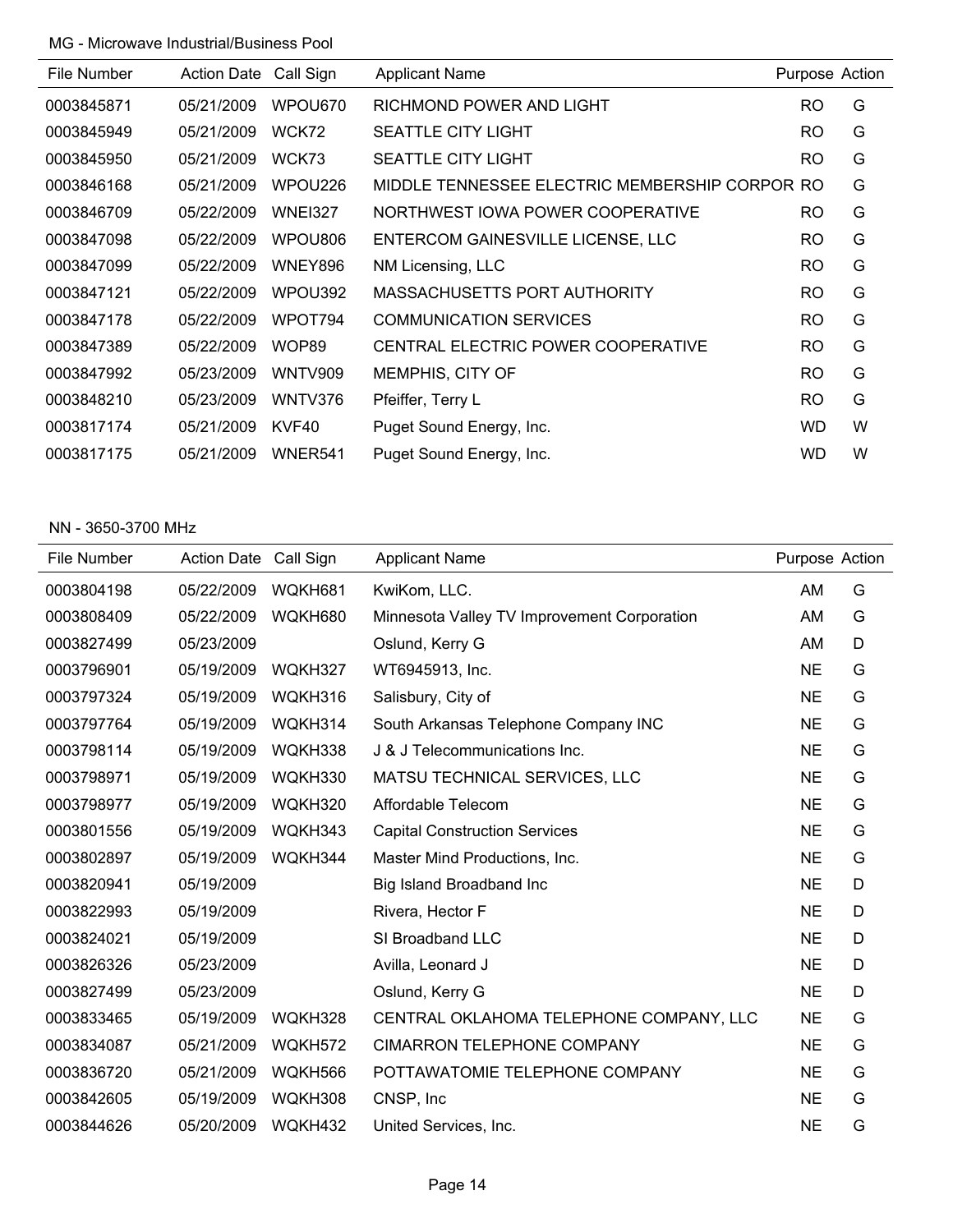NN - 3650-3700 MHz

| File Number | Action Date Call Sign | Applicant Name | Purpose Action |  |
|-------------|-----------------------|----------------|----------------|--|
| 0003847299  | 05/22/2009 WQKH651    | GIC GROUP, LLC | NE             |  |

RP - Broadcast Auxiliary Remote Pickup

| File Number | Action Date Call Sign | Applicant Name                | Purpose Action |
|-------------|-----------------------|-------------------------------|----------------|
| 0003844657  | 05/20/2009<br>KAN613  | WCSC LICSENCE SUBSIDIARY, LLC | СA<br>G        |
| 0003844661  | 05/20/2009<br>KK4873  | WCSC LICSENCE SUBSIDIARY, LLC | СA<br>G        |

## TI - TV Intercity Relay

| File Number | <b>Action Date</b> | Call Sign      | <b>Applicant Name</b>            | Purpose Action |   |
|-------------|--------------------|----------------|----------------------------------|----------------|---|
| 0003844644  | 05/20/2009         | <b>WLJ701</b>  | WCSC LICSENCE SUBSIDIARY, LLC    | СA             | G |
| 0003844656  | 05/20/2009         | <b>WLJ690</b>  | WCSC LICSENCE SUBSIDIARY, LLC    | CA             | G |
| 0003821771  | 05/19/2009         | <b>WPXQ885</b> | DUHAMEL BROADCASTING ENTERPRISES | MD.            | G |
| 0003821901  | 05/19/2009         | WQHR462        | DUHAMEL BROADCASTING ENTERPRISES | MD.            | G |
| 0003825652  | 05/21/2009         | <b>WCQ469</b>  | DUHAMEL BROADCASTING ENTERPRISES | MD.            | G |
| 0003828991  | 05/19/2009         | KQJ76          | MEREDITH CORPORATION             | MD.            | G |
| 0003829994  | 05/20/2009         | <b>WCT767</b>  | DUHAMEL BROADCASTING ENTERPRISES | MD.            | G |
| 0003835919  | 05/22/2009         | <b>WMU213</b>  | DUHAMEL BROADCASTING ENTERPRISES | MD             | G |
| 0003836204  | 05/22/2009         | KVG22          | DUHAMEL BROADCASTING ENTERPRISES | MD             | G |
| 0003836324  | 05/22/2009         | WPWI202        | DUHAMEL BROADCASTING ENTERPRISES | MD.            | G |
| 0003836340  | 05/22/2009         | <b>WPWI206</b> | DUHAMEL BROADCASTING ENTERPRISES | MD             | G |
| 0003836357  | 05/22/2009         | WPWI208        | DUHAMEL BROADCASTING ENTERPRISES | MD             | G |
| 0003836371  | 05/22/2009         | <b>WPXQ889</b> | DUHAMEL BROADCASTING ENTERPRISES | MD.            | G |
| 0003830873  | 05/20/2009         | WOKH535        | KATV, LLC                        | <b>NE</b>      | G |

#### TP - TV Pickup

| File Number | <b>Action Date</b> | Call Sign | <b>Applicant Name</b>                | Purpose Action |   |
|-------------|--------------------|-----------|--------------------------------------|----------------|---|
| 0003611250  | 05/20/2009         | KA88829   | KING BROADCASTING COMPANY            | AM             | G |
| 0003844642  | 05/20/2009         | KB96364   | WCSC LICSENCE SUBSIDIARY, LLC        | СA             | G |
| 0003818502  | 05/18/2009         | KA36598   | HOAK MEDIA OF DAKOTA LICENSE, LLC    | MD             | G |
| 0003819266  | 05/18/2009         | KA74717   | <b>GRAY TELEVISION LICENSEE, LLC</b> | MD             | G |
| 0003819287  | 05/18/2009         | KA74718   | <b>GRAY TELEVISION LICENSEE, LLC</b> | MD             | G |
| 0003819341  | 05/18/2009         | KA40716   | AMERICAN BROADCASTING COMPANIES, INC | MD             | G |
| 0003830152  | 05/20/2009         | KC23114   | CALIFORNIA OREGON BROADCASTING, INC. | MD             | G |
| 0003830354  | 05/20/2009         | KB96954   | CALIFORNIA OREGON BROADCASTING, INC. | MD             | G |
| 0003832020  | 05/21/2009         | KC26096   | KHBS HEARST-ARGYLE TELEVISION, INC.  | MD             | G |
| 0003835041  | 05/22/2009         | KB96724   | WMC LICENSE SUBSIDIARY, LLC          | MD             | G |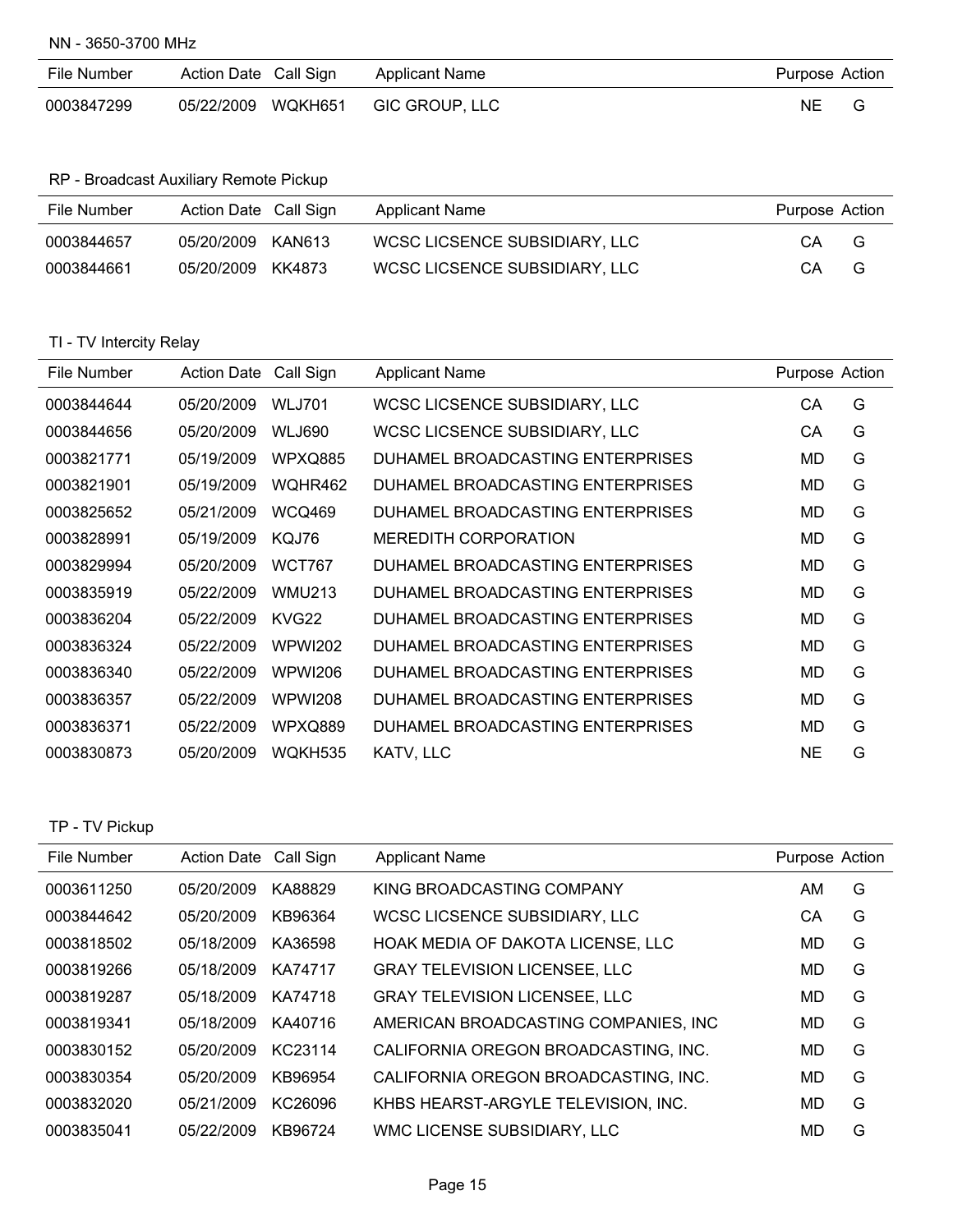#### TP - TV Pickup

| File Number | Action Date Call Sign |         | <b>Applicant Name</b>                           | Purpose Action |   |
|-------------|-----------------------|---------|-------------------------------------------------|----------------|---|
| 0003835360  | 05/22/2009            | KW4112  | MCGRAW-HILL BROADCASTING COMPANY, INC.          | MD.            | G |
| 0003820344  | 05/18/2009            | WQKH249 | KHQ. INCORPORATED                               | NF.            | G |
| 0003820357  | 05/18/2009            | WQKH251 | KHQ, INCORPORATED                               | NF.            | G |
| 0003826822  | 05/18/2009            | WOKH268 | FREEDOM BROADCASTING OF NEW YORK LICENSEE, L NE |                | G |

### TS - TV Studio Transmitter Link

| File Number | Action Date Call Sign |                   | <b>Applicant Name</b>                   | Purpose Action |   |
|-------------|-----------------------|-------------------|-----------------------------------------|----------------|---|
| 0003844638  | 05/20/2009            | WEC <sub>20</sub> | WCSC LICSENCE SUBSIDIARY, LLC           | CА             | G |
| 0003846075  | 05/21/2009            | <b>WLE459</b>     | THREE ANGELS BROADCASTING NETWORK, INC. | CА             | G |
| 0003830869  | 05/20/2009            | WQJZ739           | KATV. LLC                               | MD.            | G |

#### YK - Industrial/Business Pool - Commercial, Trunked

| File Number | <b>Action Date</b> | Call Sign      | <b>Applicant Name</b>         | Purpose Action |   |
|-------------|--------------------|----------------|-------------------------------|----------------|---|
| 0003797883  | 05/19/2009         | WPNP288        | POLASEK, DAVID                | <b>RO</b>      | G |
| 0003797884  | 05/19/2009         | WPNQ365        | POLASEK, DAVID "YG PROTECT"   | <b>RO</b>      | G |
| 0003797885  | 05/19/2009         | WPNQ367        | POLASEK, DAVID                | <b>RO</b>      | G |
| 0003797886  | 05/19/2009         | WPNT371        | POLASEK, DAVID                | <b>RO</b>      | G |
| 0003797887  | 05/19/2009         | WPNT754        | POLASEK, DAVID                | <b>RO</b>      | G |
| 0003797888  | 05/19/2009         | WPNT770        | POLASEK, DAVID                | <b>RO</b>      | G |
| 0003797889  | 05/19/2009         | WPNT771        | POLASEK, DAVID                | <b>RO</b>      | G |
| 0003797890  | 05/19/2009         | WPNT772        | POLASEK, DAVID                | <b>RO</b>      | G |
| 0003803755  | 05/19/2009         | <b>WPNP927</b> | FISHER WIRELESS SERVICES INC. | <b>RO</b>      | G |
| 0003803756  | 05/19/2009         | WPNT336        | FISHER WIRELESS SERVICES INC. | <b>RO</b>      | G |
| 0003803896  | 05/19/2009         | WPNU840        | Miller Communications. Inc.   | <b>RO</b>      | G |

### YM - 800 MHz Trunked SMR (SMR, Site-specific)

| File Number | Action Date Call Sign | Applicant Name                                 | Purpose Action |  |
|-------------|-----------------------|------------------------------------------------|----------------|--|
| 0003802988  | 05/19/2009 WPFC808    | PATTERSON COMMUNICATIONS & ELECTRONICS, LLC RO |                |  |

# YX - SMR, 806-821/851-866 MHz, Trunked

| File Number | Action Date Call Sign |         | <b>Applicant Name</b>           | Purpose Action |   |
|-------------|-----------------------|---------|---------------------------------|----------------|---|
| 0003844355  | 05/20/2009            | WNID269 | Nextel License Holdings 4, Inc. | CA.            | G |
| 0003846971  | 05/22/2009            | KNRT733 | RAGER, JACKIE:RAGER, ALBERTA    | CA.            | G |
| 0003800486  | 05/19/2009            | WNNG673 | <b>TAYLOR, MICHAEL J</b>        | RO.            | G |
| 0003803638  | 05/19/2009            | KNJH433 | MJ COMMUNICATIONS INC           | RO.            | G |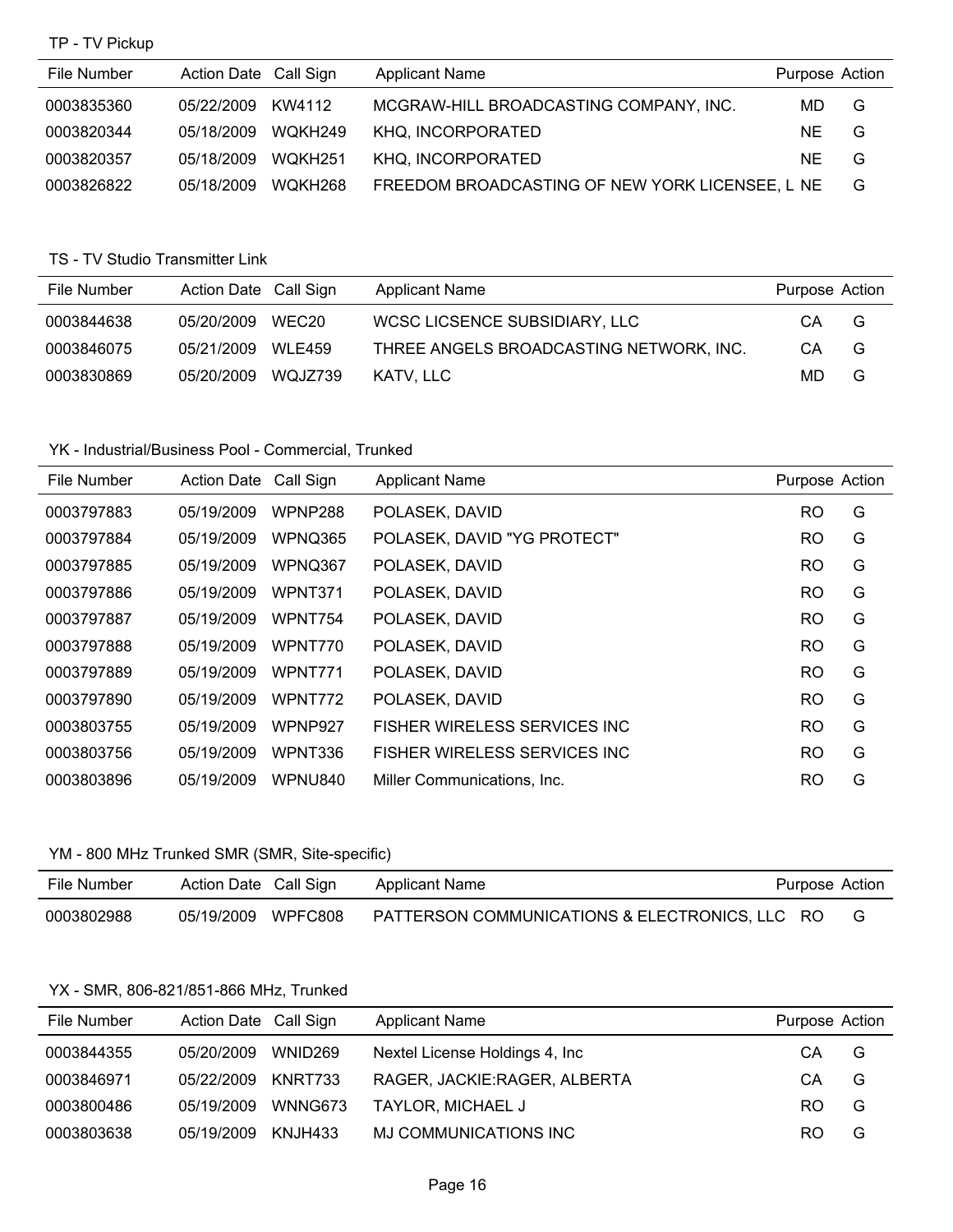| File Number | Action Date Call Sign |         | Applicant Name                  | Purpose Action |  |
|-------------|-----------------------|---------|---------------------------------|----------------|--|
| 0003804046  | 05/19/2009            | WNNP549 | TRUNKED SYSTEMS PUERTO RICO INC | RO             |  |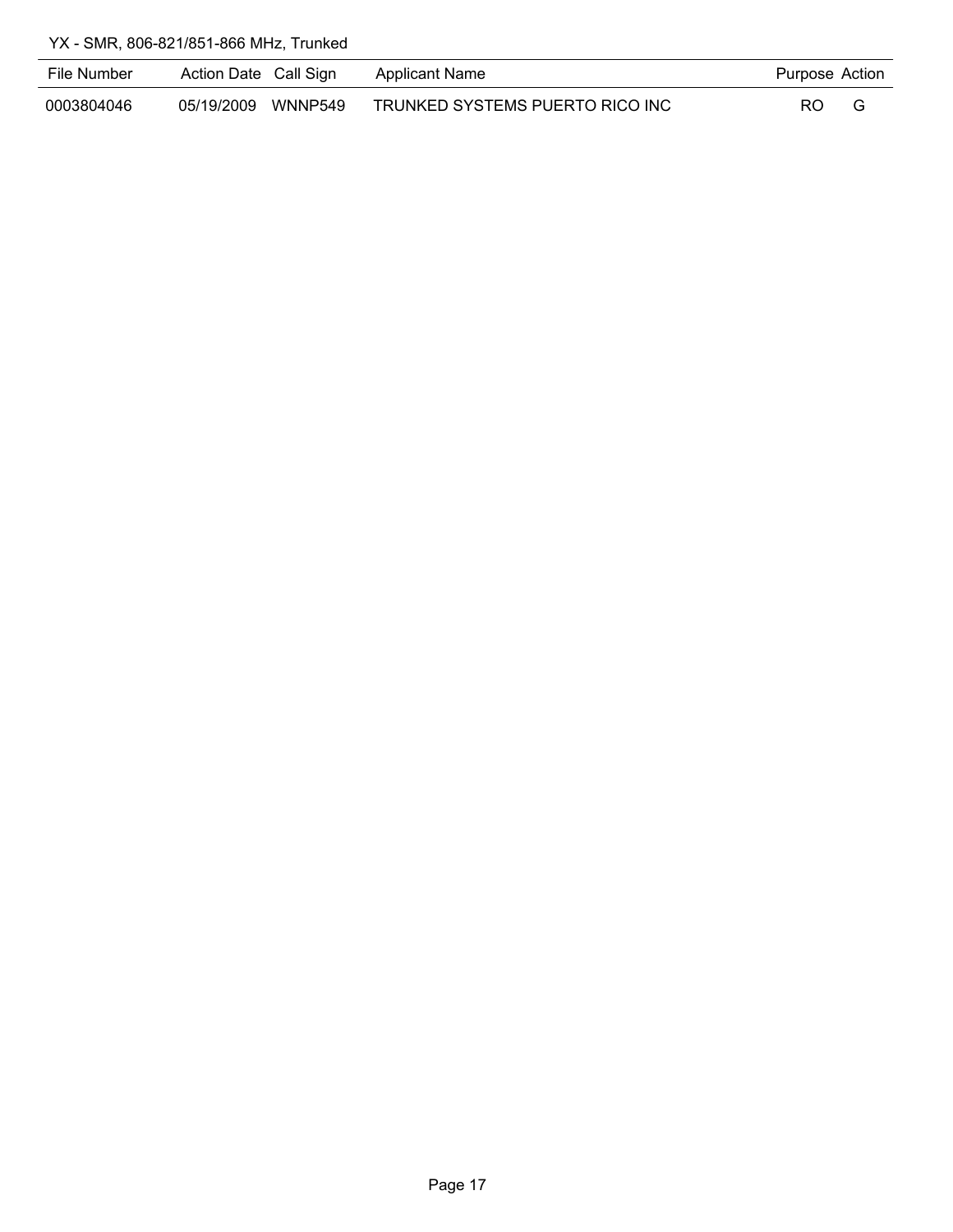## **Below is a listing of licenses that have been acted upon by the Commission.**

AI - Aural Intercity Relay

| Licensee Name                  | <b>Action Date</b> | Call Sign | Act. |
|--------------------------------|--------------------|-----------|------|
| COLQUITT COMMUNITY RADIO, INC. | 05/21/2009         | WQIL999   | M    |

## AS - Aural Studio Transmitter Link

| Licensee Name                     | <b>Action Date</b> | Call Sign     | Act. |
|-----------------------------------|--------------------|---------------|------|
| CENTRO COLEGIAL CRISTIANO, INC.   | 05/22/2009         | <b>WMF480</b> | M    |
| CITICASTERS LICENSES, INC.        | 05/19/2009         | <b>WCQ477</b> | M    |
| CITICASTERS LICENSES, INC.        | 05/19/2009         | WPZF330       | M    |
| CITICASTERS LICENSES, INC.        | 05/19/2009         | <b>WLP869</b> | M    |
| CITICASTERS LICENSES, INC.        | 05/19/2009         | WPZF327       | M    |
| <b>HERBERT M. HOPPE</b>           | 05/19/2009         | WQJG453       | M    |
| JAMES CRYSTAL LICENSES, L.L.C.    | 05/19/2009         | WSK93         | M    |
| <b>JCE LICENSES, LLC</b>          | 05/19/2009         | WPUW367       | M    |
| <b>JCE LICENSES, LLC</b>          | 05/19/2009         | <b>WLP480</b> | M    |
| THE UNIVERSITY OF TEXAS AT AUSTIN | 05/22/2009         | <b>WMV362</b> | M    |
| UNIVERSITY OF RHODE ISLAND        | 05/19/2009         | <b>WHQ231</b> | N    |
| UNIVERSITY OF SOUTHERN CALIFORNIA | 05/19/2009         | <b>WME747</b> | M    |

LP - Broadcast Auxiliary Low Power

| Licensee Name         | <b>Action Date</b> | Call Sign | Act. |
|-----------------------|--------------------|-----------|------|
| CBS BROADCASTING INC. | 05/23/2009         | BLP00402  | м    |
| CBS BROADCASTING INC. | 05/23/2009         | WQKG679   | M    |

#### RP - Broadcast Auxiliary Remote Pickup

| Licensee Name                   | <b>Action Date</b> | Call Sign     | Act. |
|---------------------------------|--------------------|---------------|------|
| CBS BROADCASTING INC.           | 05/23/2009         | <b>KEH377</b> | M    |
| CBS BROADCASTING INC.           | 05/23/2009         | <b>KOV755</b> | M    |
| CBS BROADCASTING INC.           | 05/23/2009         | <b>KOS344</b> | M    |
| CHRISTIAN RADIO COALITION, INC. | 05/19/2009         | KL5680        | M    |
| CITICASTERS LICENSES, INC.      | 05/19/2009         | KPE686        | M    |
| JAMES CRYSTAL LICENSES, L.L.C.  | 05/19/2009         | KK8030        | M    |
| JAMES CRYSTAL LICENSES, L.L.C.  | 05/19/2009         | KN8607        | M    |
| <b>JCE LICENSES, LLC</b>        | 05/19/2009         | KC23215       | M    |

TI - TV Intercity Relay

| Licensee Name         | <b>Action Date</b> | Call Sign | Act. |
|-----------------------|--------------------|-----------|------|
| CBS BROADCASTING INC. | 05/23/2009         | WGZ527    | м    |
| CBS BROADCASTING INC. | 05/23/2009         | WODV369   | M    |
| CBS BROADCASTING INC. | 05/23/2009         | WODV367   | M    |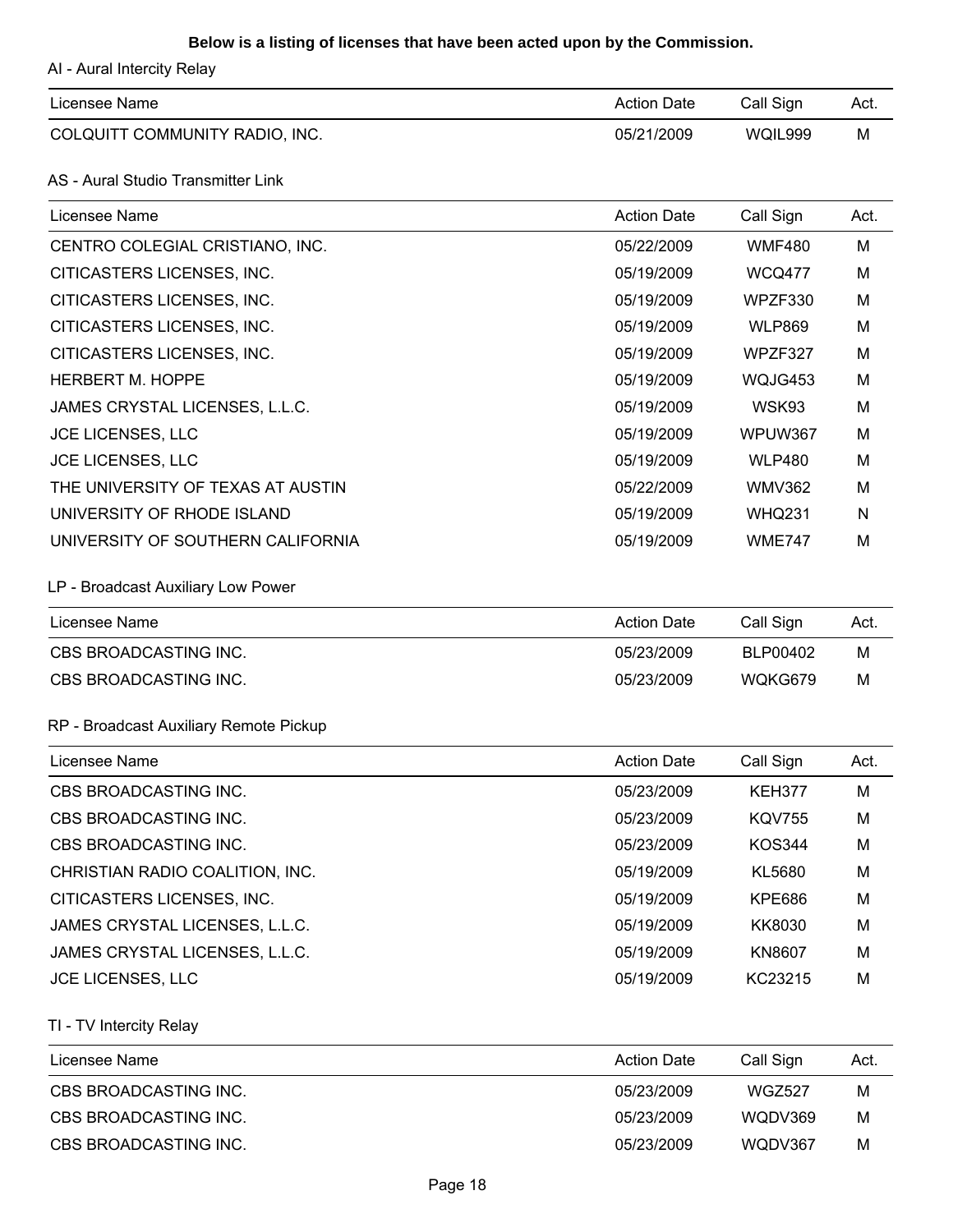## **Below is a listing of licenses that have been acted upon by the Commission.**

TI - TV Intercity Relay

| Licensee Name                | <b>Action Date</b> | Call Sign     | Act. |
|------------------------------|--------------------|---------------|------|
| CBS BROADCASTING INC.        | 05/23/2009         | WDD632        | M    |
| CBS BROADCASTING INC.        | 05/23/2009         | WDD667        | M    |
| CBS BROADCASTING INC.        | 05/23/2009         | WQDV384       | M    |
| CBS BROADCASTING INC.        | 05/23/2009         | WGZ610        | M    |
| CBS BROADCASTING INC.        | 05/23/2009         | <b>WBJ960</b> | M    |
| CBS BROADCASTING INC.        | 05/23/2009         | WPXX933       | M    |
| CBS BROADCASTING INC.        | 05/23/2009         | <b>WBG534</b> | M    |
| CBS BROADCASTING INC.        | 05/23/2009         | <b>WBG532</b> | M    |
| CBS BROADCASTING INC.        | 05/23/2009         | WPNB864       | M    |
| CBS BROADCASTING INC.        | 05/23/2009         | WPNB863       | M    |
| CBS BROADCASTING INC.        | 05/23/2009         | <b>WAC201</b> | M    |
| CBS BROADCASTING INC.        | 05/23/2009         | WPNB861       | M    |
| CBS BROADCASTING INC.        | 05/23/2009         | WPNB859       | M    |
| <b>CBS BROADCASTING INC.</b> | 05/23/2009         | <b>WMU687</b> | M    |
| CBS BROADCASTING INC.        | 05/23/2009         | <b>WMU686</b> | M    |
| CBS BROADCASTING INC.        | 05/23/2009         | <b>WMF448</b> | M    |
| CBS BROADCASTING INC.        | 05/23/2009         | <b>WLQ320</b> | M    |
| CBS BROADCASTING INC.        | 05/23/2009         | WLJ674        | M    |
| CBS BROADCASTING INC.        | 05/23/2009         | WQGG201       | M    |
| CBS BROADCASTING INC.        | 05/23/2009         | WPNB862       | M    |
| CBS BROADCASTING INC.        | 05/23/2009         | WQGD264       | M    |
| CBS BROADCASTING INC.        | 05/23/2009         | <b>WLJ507</b> | M    |
| CBS BROADCASTING INC.        | 05/23/2009         | WPXQ874       | M    |
| CBS BROADCASTING INC.        | 05/23/2009         | WPXQ882       | M    |
| CBS BROADCASTING INC.        | 05/23/2009         | <b>WLF880</b> | М    |
| CBS BROADCASTING INC.        | 05/23/2009         | WPXZ288       | M    |
| CBS BROADCASTING INC.        | 05/23/2009         | WPYC257       | M    |
| CBS BROADCASTING INC.        | 05/23/2009         | WQCN965       | M    |
| CBS BROADCASTING INC.        | 05/23/2009         | WQGD249       | M    |
| CBS BROADCASTING INC.        | 05/23/2009         | WQGD248       | M    |
| CBS BROADCASTING INC.        | 05/23/2009         | WQDV382       | M    |
| CBS BROADCASTING INC.        | 05/23/2009         | WQDV383       | M    |
| CBS BROADCASTING INC.        | 05/23/2009         | <b>WHB939</b> | M    |
| CBS BROADCASTING INC.        | 05/23/2009         | WQDV410       | M    |
| CBS BROADCASTING INC.        | 05/23/2009         | WQDV415       | M    |
| CBS BROADCASTING INC.        | 05/23/2009         | WQDV423       | M    |
| CBS BROADCASTING INC.        | 05/23/2009         | WQGD241       | M    |
| CBS BROADCASTING INC.        | 05/23/2009         | WQGC952       | M    |
| CBS BROADCASTING INC.        | 05/23/2009         | WQEJ353       | M    |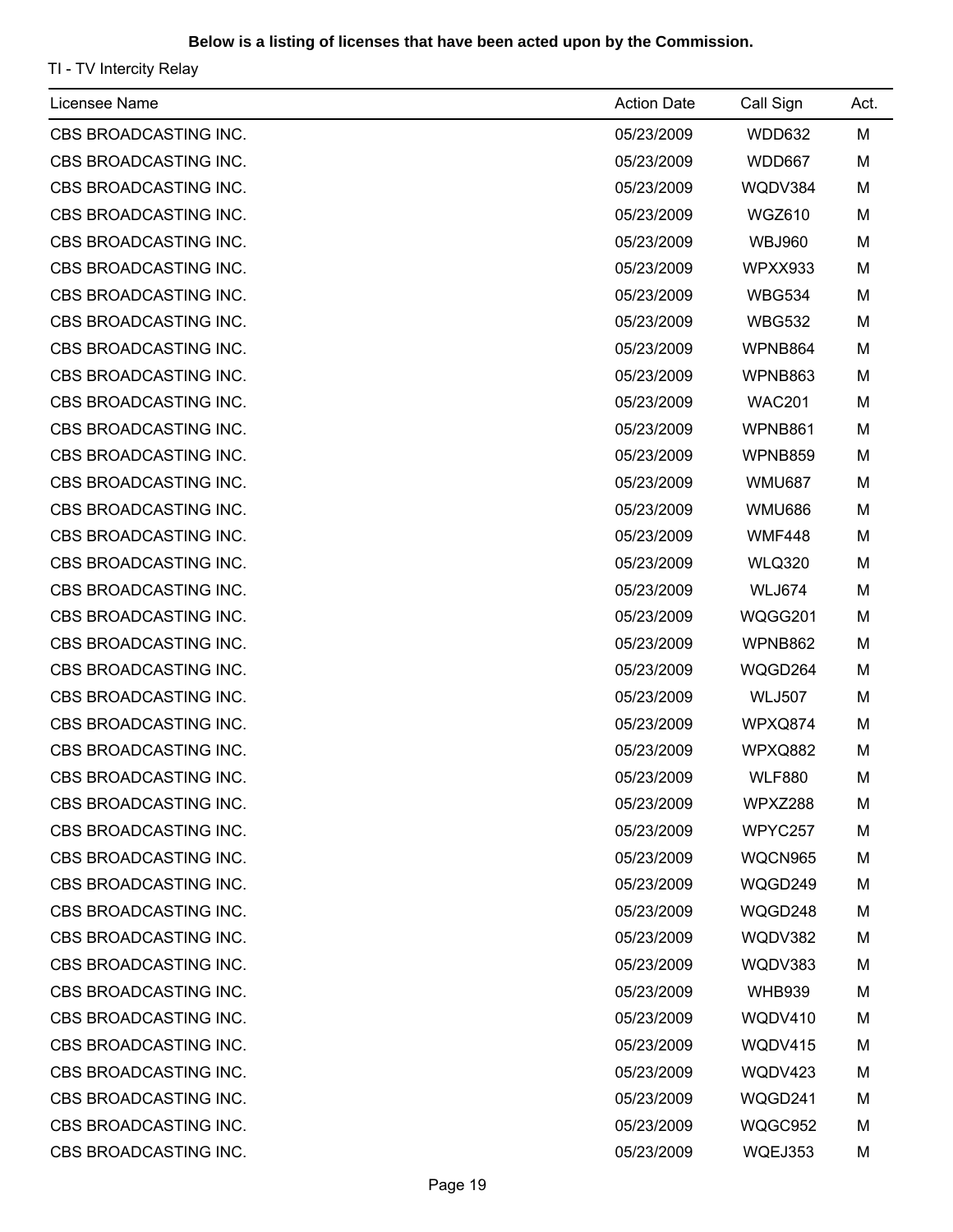### **Below is a listing of licenses that have been acted upon by the Commission.**

TI - TV Intercity Relay

| Licensee Name         | <b>Action Date</b> | Call Sign     | Act. |
|-----------------------|--------------------|---------------|------|
| CBS BROADCASTING INC. | 05/23/2009         | <b>WHB803</b> | м    |
| CBS BROADCASTING INC. | 05/23/2009         | WQEH553       | м    |
| CBS BROADCASTING INC. | 05/23/2009         | WQEH552       | M    |
| CBS BROADCASTING INC. | 05/23/2009         | <b>WHB801</b> | M    |
| CBS BROADCASTING INC. | 05/23/2009         | WQGD245       | M    |
| CBS BROADCASTING INC. | 05/23/2009         | WQDV425       | M    |
| CBS BROADCASTING INC. | 05/23/2009         | WODV424       | M    |
| CBS BROADCASTING INC. | 05/23/2009         | WQGD255       | M    |
| CBS BROADCASTING INC. | 05/23/2009         | WQGD263       | M    |
| CBS BROADCASTING INC. | 05/23/2009         | <b>WHA844</b> | M    |
| CBS BROADCASTING INC. | 05/23/2009         | WQGD265       | M    |
| CBS BROADCASTING INC. | 05/23/2009         | WLJ660        | M    |
| MY TOWN TV            | 05/22/2009         | WQGM737       | м    |

## TP - TV Pickup

| Licensee Name         | <b>Action Date</b> | Call Sign | Act. |
|-----------------------|--------------------|-----------|------|
| CBS BROADCASTING INC. | 05/23/2009         | KA88834   | M    |
| CBS BROADCASTING INC. | 05/23/2009         | KX3664    | M    |
| CBS BROADCASTING INC. | 05/23/2009         | KN2994    | м    |
| CBS BROADCASTING INC. | 05/23/2009         | KA88982   | м    |
| CBS BROADCASTING INC. | 05/23/2009         | KA88953   | M    |

## TS - TV Studio Transmitter Link

| Licensee Name         | <b>Action Date</b> | Call Sign    | Act. |
|-----------------------|--------------------|--------------|------|
| CBS BROADCASTING INC. | 05/23/2009         | KZN33        | M    |
| CBS BROADCASTING INC. | 05/23/2009         | KNG65        | M    |
| CBS BROADCASTING INC. | 05/23/2009         | <b>KNB55</b> | M    |
| MY TOWN TV            | 05/22/2009         | WQGM739      | м    |